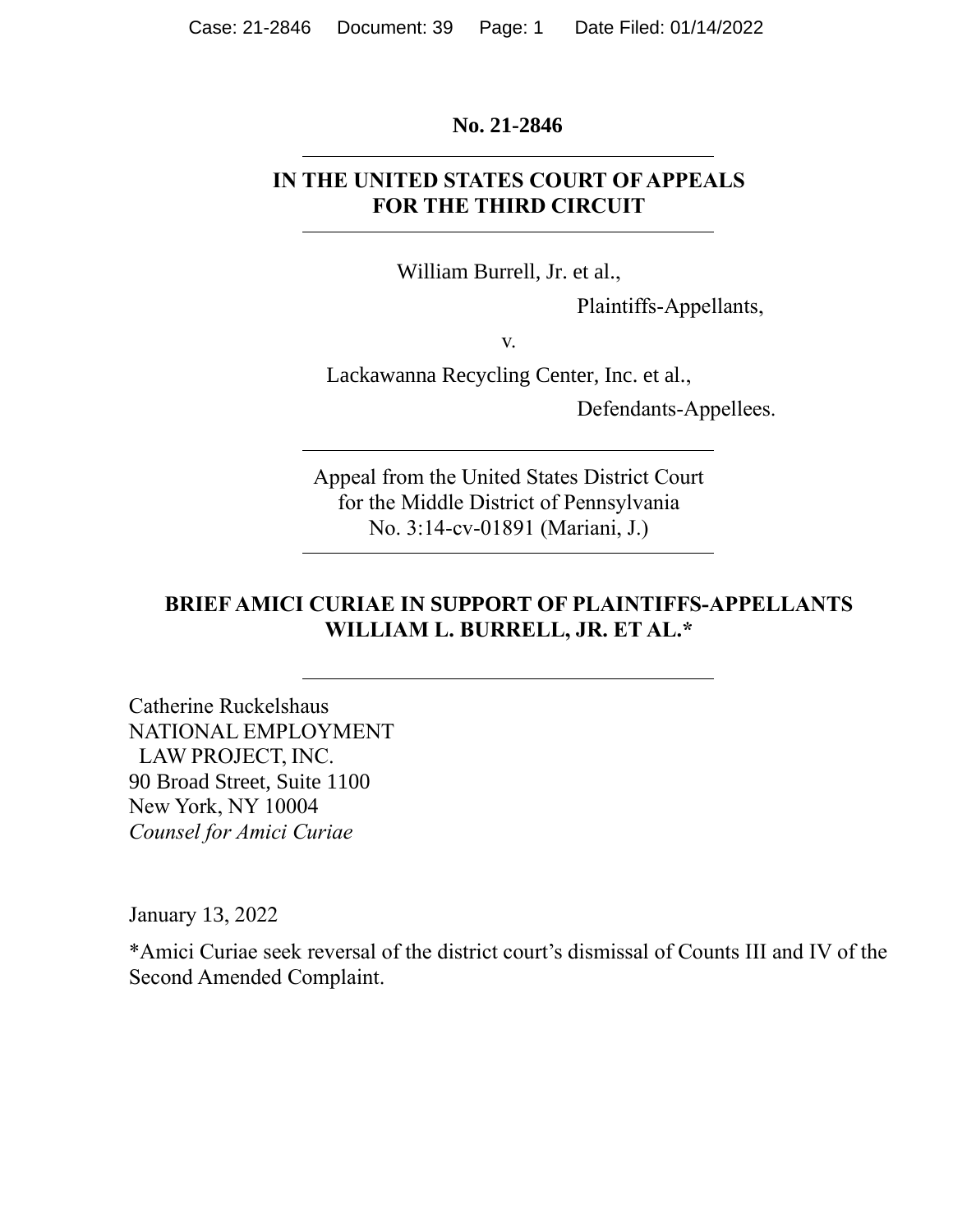## **CORPORATE DISCLOSURE STATEMENT**

Each amicus is a nonprofit, nonstock corporation. No amicus has a parent corporation, and because none issues stock, there is no publicly-held corporation that owns 10% or more of its stock.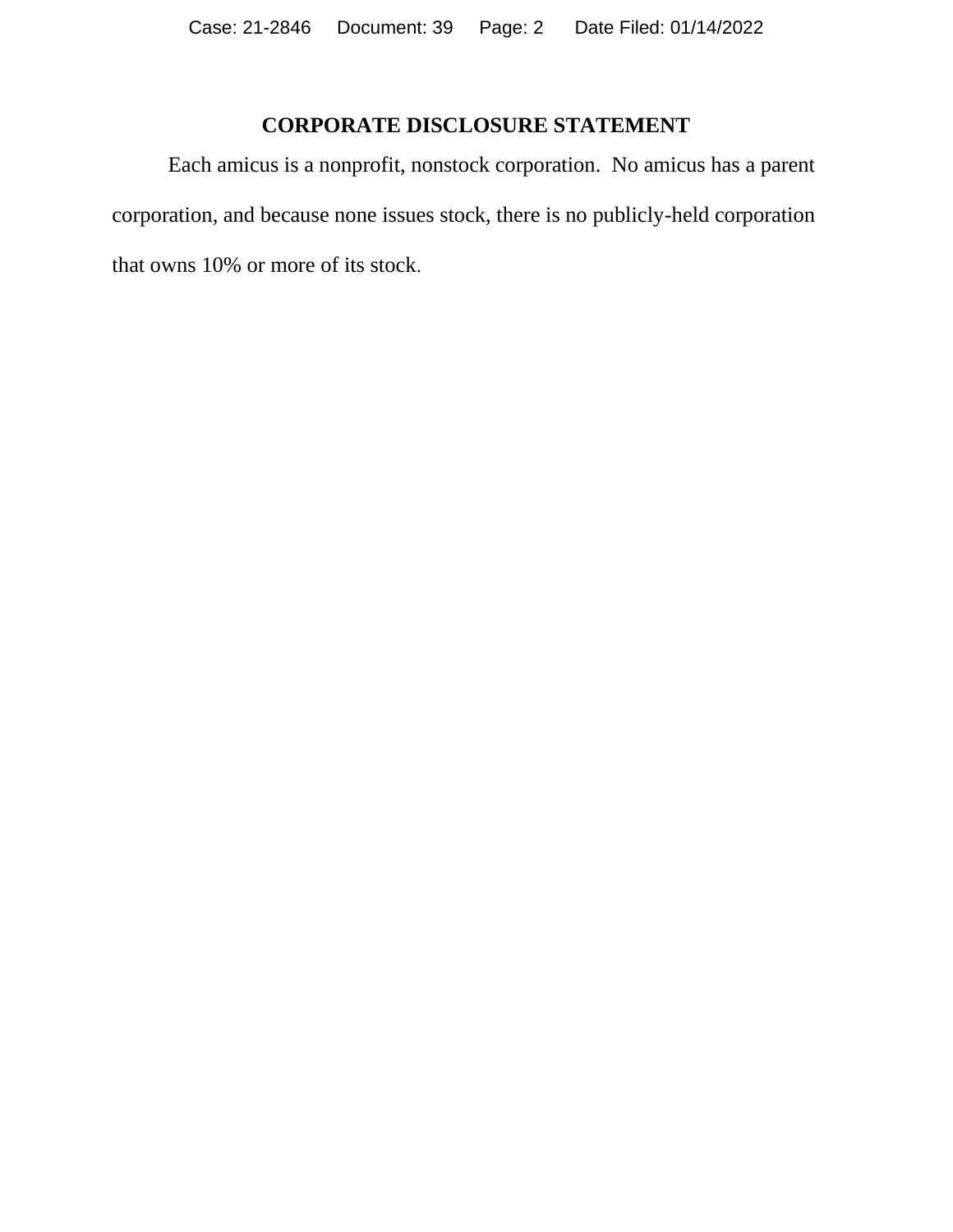# **TABLE OF CONTENTS**

| II. The Court Must Reverse the District Court's Dismissal of the<br>FLSA Claims Because It Failed to Apply the Correct Legal |  |
|------------------------------------------------------------------------------------------------------------------------------|--|
|                                                                                                                              |  |
| B. Coverage Determinations Under the FLSA Are Fact-Intensive                                                                 |  |
| C. This Court Has Distinguished Prison Support Work from Labor                                                               |  |
| D. The District Court's Construction of the Applicable Test Is<br>Unduly Narrow and Divorced from the FLSA's Purposes. 14    |  |
| E. Whether Defendants Employed Plaintiffs Is a Factual Question                                                              |  |
|                                                                                                                              |  |
|                                                                                                                              |  |
|                                                                                                                              |  |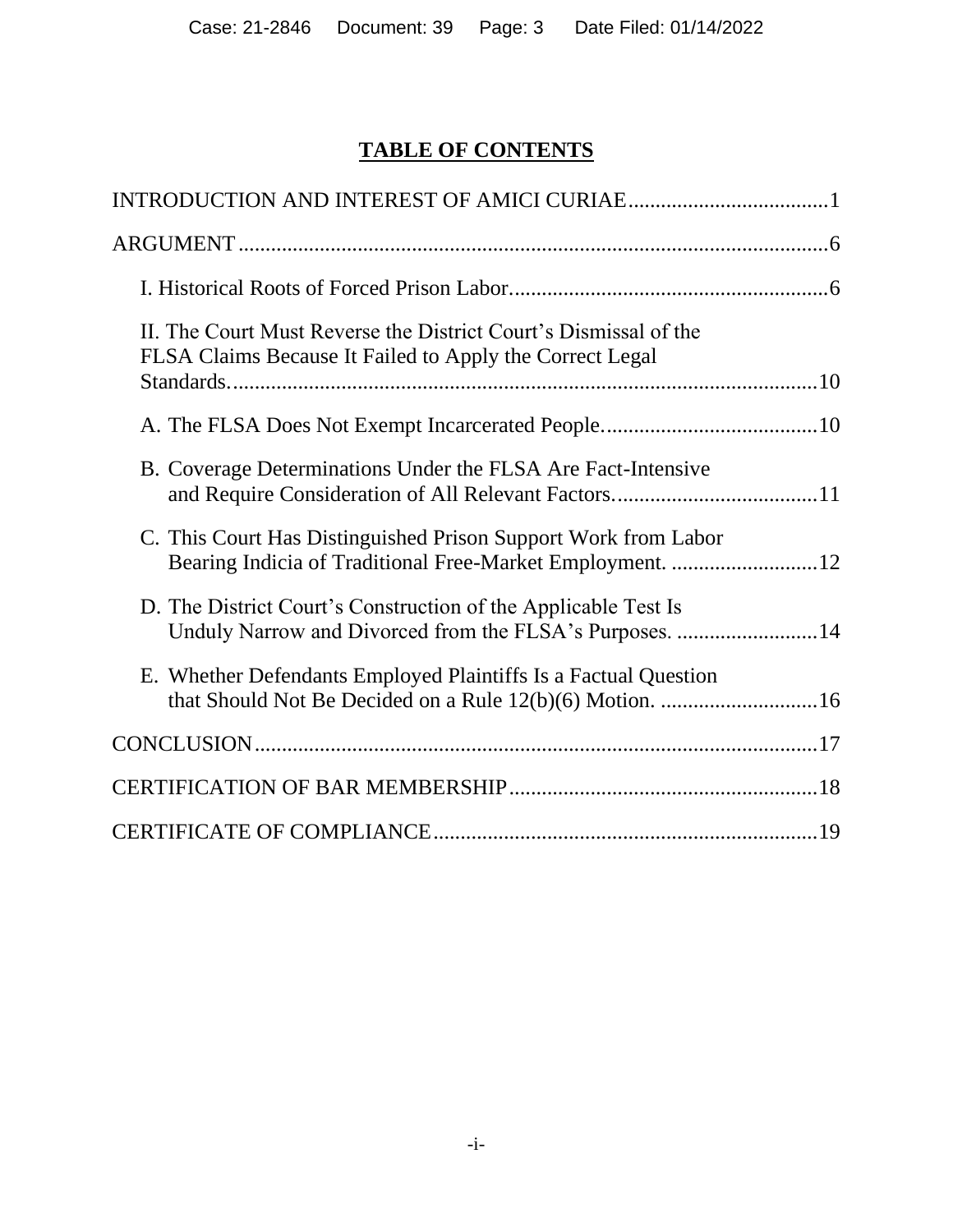# **TABLE OF AUTHORITIES**

# **Page(s)**

# **Cases**

| Watson v. Graves,                       |
|-----------------------------------------|
| Carter v. Dutchess Community College,   |
| Danneskjold v. Hausrath,                |
| Donovan v. DialAmerica Marketing, Inc., |
| Hale v. Arizona,                        |
| Henthorn v. Dep't of Navy,              |
| Rutherford Food Corp. v. McComb,        |
| Tourscher v. McCullough,                |
| Vansikike v. Peters,                    |
| Villarreal v. Woodham,                  |
| <b>Federal Rules</b>                    |
|                                         |
|                                         |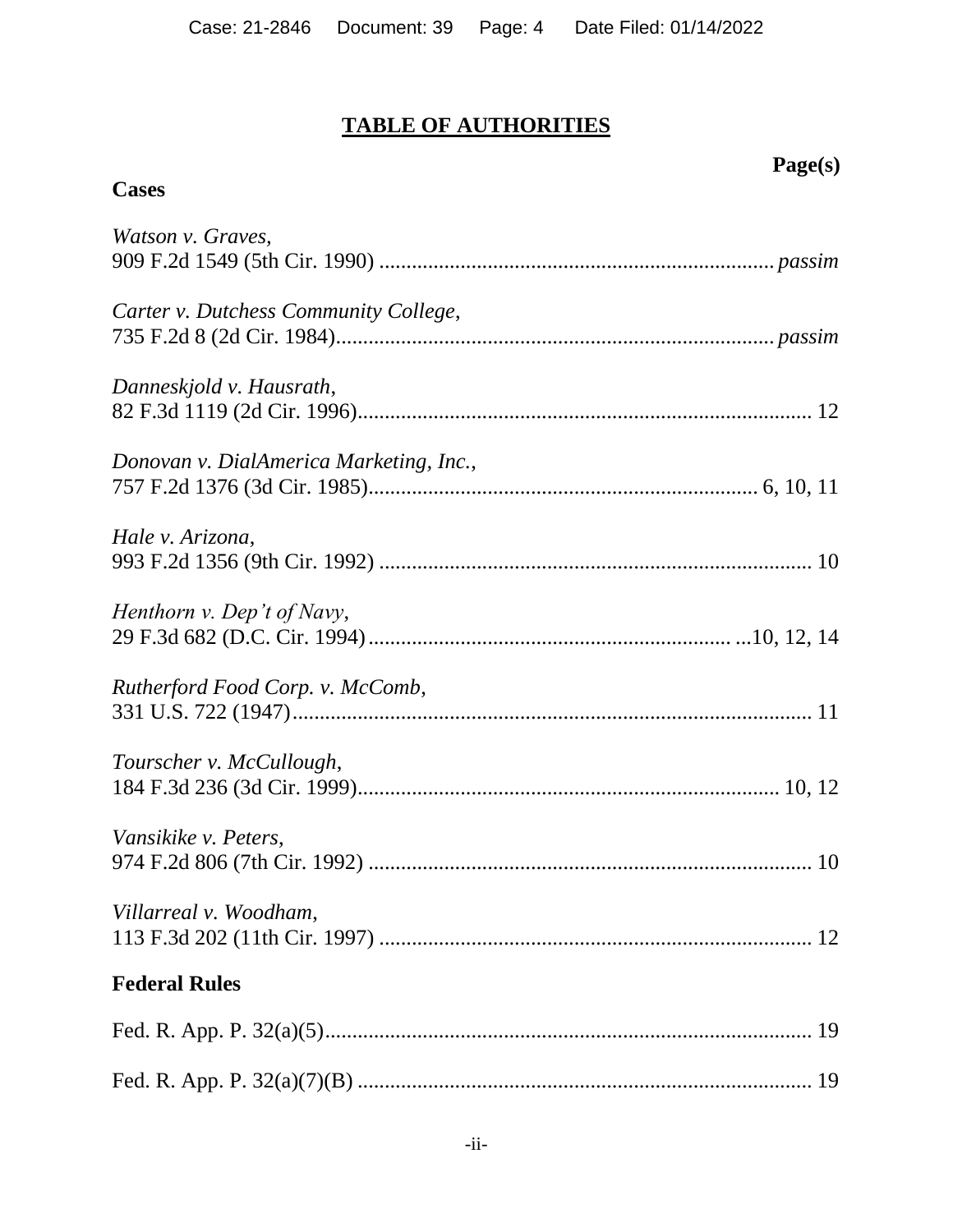| <b>Other Authorities</b>                                                                                                                                                                                                                                                                                              |
|-----------------------------------------------------------------------------------------------------------------------------------------------------------------------------------------------------------------------------------------------------------------------------------------------------------------------|
| Douglas A. Blackmon, Slavery by Another Name: the Re- Enslavement of Black                                                                                                                                                                                                                                            |
| Claire Hannah Collins & Erik Himmelsbach-Weinstein, Meet the Formerly<br>Incarcerated Fire Crew Protecting California from Wildfires, L.A. Times, Nov.<br>10, 2021, https://www.latimes.com/california/story/2021-11-10/former-<br>incarcerated-firefighters-create-private-fire-crew-to-battle-california-           |
| Kaelan Deese, Utah, Nebraska voters approve measures stripping slavery language<br>from state constitutions, The Hill, November 4, 2020,<br>https://thehill.com/homenews/state-watch/524469-utah-nebraska-voters-approve-                                                                                             |
| Lauren-Brooke Eisen, COVID-19 Highlights the Need for Prison Labor Reform,<br>Brennan Center for Justice, April 17, 2020, https://www.brennancenter.org/our-<br>work/analysis-opinion/covid-19-highlights-need-prison-labor-                                                                                          |
| Equal Employment Opportunity Commission, <i>Enforcement Guidance on the</i><br>Consideration of Arrest and Conviction Records in Employment Decisions Under<br>Title VII of the Civil Rights Act, https://www.eeoc.gov/laws/guidance/enforcement-<br>guidance-consideration-arrest-and-conviction-records-employment- |
| Kelly Lytle Hernandez, City of Inmates: Conquest, Rebellion, and the Rise of                                                                                                                                                                                                                                          |
| George Joseph, 50 Years After Attica, Activists Are Still Fighting to End Coerced<br>Prison Labor, Gothamist, September 14, 2021, https://gothamist.com/news/50-<br>years-after-attica-activists-are-still-fighting-end-coerced-prison-                                                                               |
| Maria L. La Ganga, He wants to kick Jim Crow out of the California Constitution,<br>L.A. Times, Feb. 24, 2021, https://www.latimes.com/california/story/2021-02-                                                                                                                                                      |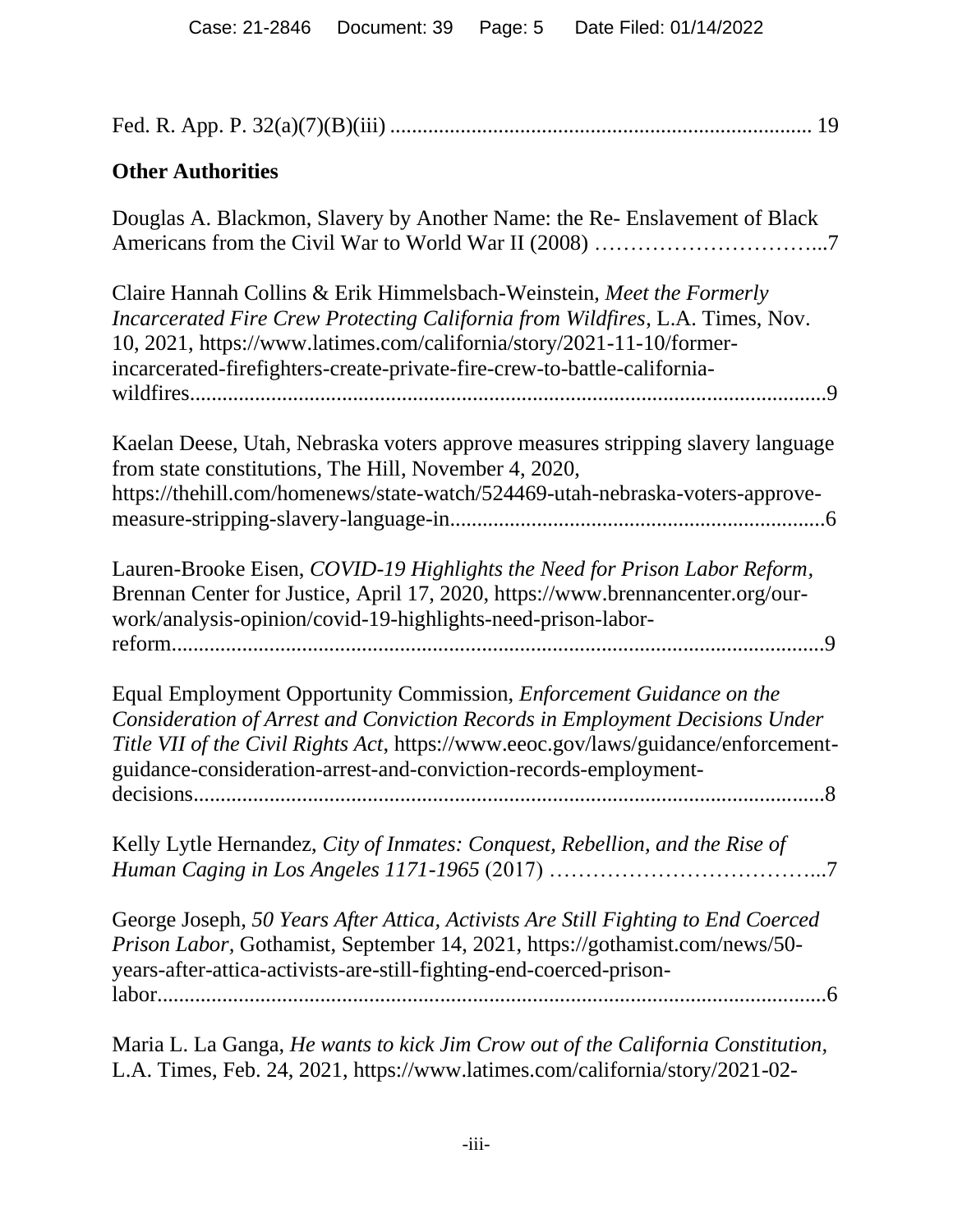| 24/ridding-the-california-constitution-of-americas-original-                                                                                                                                                               |
|----------------------------------------------------------------------------------------------------------------------------------------------------------------------------------------------------------------------------|
| Talitha L. LeFlouria, Chained in Silence: Black Women and Convict Labor in the                                                                                                                                             |
| Michael Lyle, Why the Legislature is hearing a resolution to abolish slavery,<br>Nevada Current, March 24, 2021, https://www.nevadacurrent.com/blog/why-the-<br>legislature-is-hearing-a-resolution-to-abolish-            |
| Aaron Mak, New York Will Use Prison Labor to Make Hand Sanitizer, Slate, Mar.<br>9, 2020, https://slate.com/news-and-politics/2020/03/new-york-prison-labor-hand-                                                          |
| Occupational Employment and Wages, May 2020, Refuse and Recyclable Material<br>Collectors, https://www.bls.gov/oes/current/oes537081.htm16                                                                                 |
| James Gray Pope, Mass Incarceration, Convict Leasing, and the Thirteenth<br>Amendment: A Revisionist Account,                                                                                                              |
| The Hamilton Project, "Chart: Rates of Drug Use and Sales, by Race; Rates of<br>Drug Related Criminal Justice Measures, by Race" (2016),<br>https://www.hamiltonproject.org/charts/rates_of_drug_use_and_sales_by_race_rat |
| The Industry Behind Prisons Profits, Even During the Coronavirus Outbreak,<br>Associated Press, May 9, 2020, https://www.latimes.com/world-nation/story/2020-<br>05-09/coronavirus-us-prisons-pandemic-inmate-work-        |
| The Nat'l Judicial College, "Most Judges Believe the Criminal Justice System<br>Suffers from Racism," July 14, 2020, https://www.judges.org/newsand-<br>info/most-judges-believe-the-criminal-justice-system-suffers-from- |
| The Sentencing Project, The Color of Justice: Racial and Ethnic Disparity in State<br>Prisons (2016), https://www.sentencingproject.org/publications/color-of-justice-                                                     |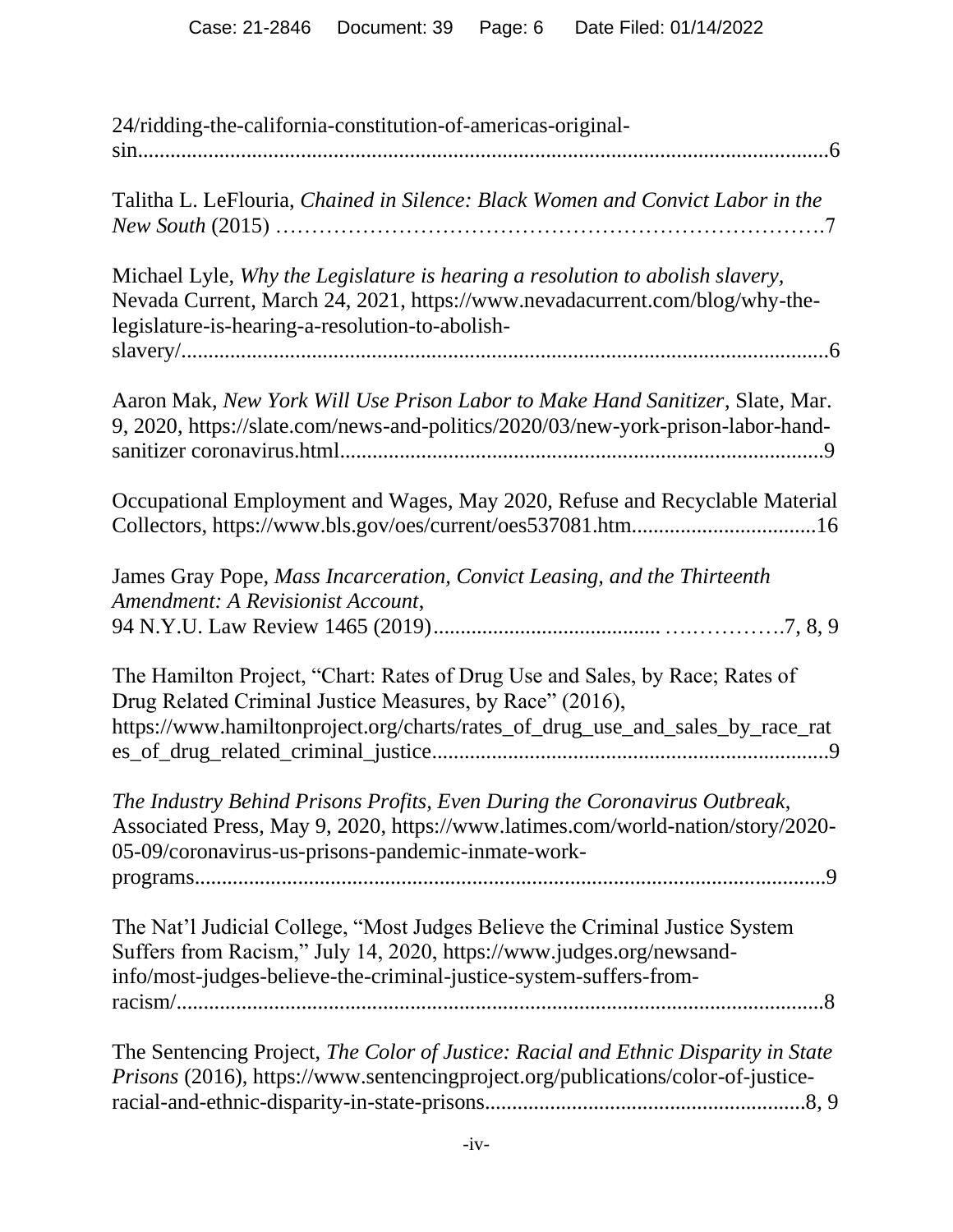#### **INTRODUCTION AND INTEREST OF AMICI CURIAE**

Amici curiae hereby file the following amicus brief in support of Plaintiffs-Appellants William L. Burrell, Jr., Joshua Huzzard, and Dampsey Stuckey (hereafter, "Plaintiffs").

Amici are non-profit organizations that engage in worker organizing or advancing the rights of people who are incarcerated, legal and policy advocacy, community education and technical assistance for low-wage workers or people incarcerated in Pennsylvania and states in the Third Circuit. Amici have a strong interest in this case because the district court's adoption of the "two-pronged test" to plead an employment relationship between Plaintiffs and Defendants-Appellees Lackawanna Recycling Center, Inc. ("LCRI"), Lackawanna County Solid Waste Management Authority ("the Authority"), and/or Lackawanna County ("the County") will effectively bar incarcerated people, including civilly detained debtors like Plaintiffs, from asserting their rights under the Fair Labor Standards Act ("FLSA"). Such an outcome would not only prevent these workers from supporting themselves and their families and paying off their debts, but also drive down wages for all workers and unfairly harm employers who pay at least the minimum wage.

The parties' counsel did not author this brief, in whole or in part, and the parties and their counsel did not contribute money intended to fund the preparation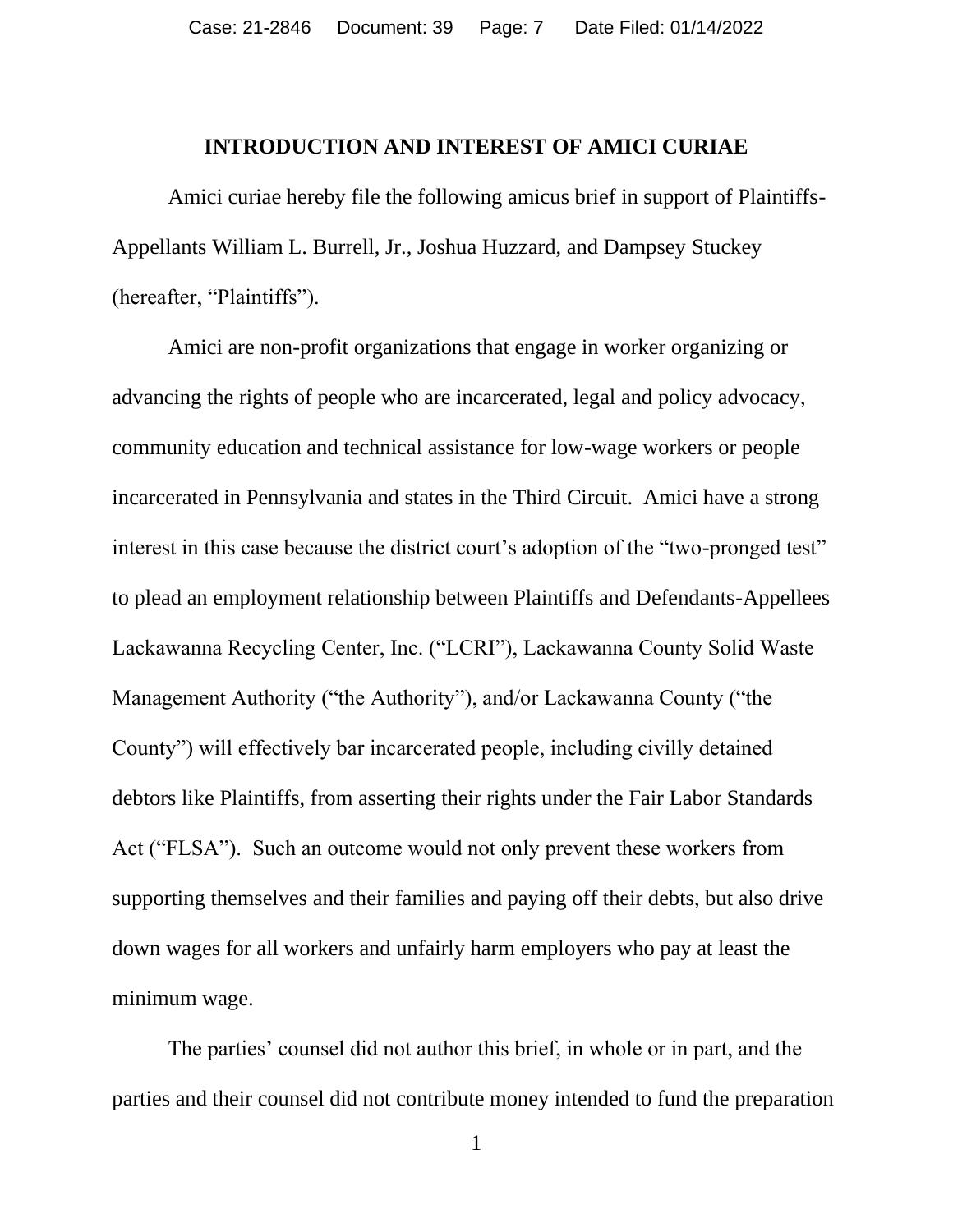or submission of the brief. No person, including amici curiae, their members, or their counsel contributed money that was intended to fund the preparation or submission of the brief.

The National Employment Law Project ("NELP") is a non-profit legal organization with over 50 years of experience advocating for the employment and labor rights of low-wage workers. In partnership with community groups, unions, and state and federal public agencies, NELP seeks to ensure that all employees, and especially those more susceptible to exclusion, receive the basic workplace protections guaranteed in our nation's labor and employment laws. NELP's Fair Chance Initiative develops and implements innovative incarceration reentry strategies in partnership with organizations, aiming to address and sustain longterm structural changes that increase access to quality jobs for marginalized people of color with records, and elevate the dangers of occupational segregation by race. NELP provides appellate and amicus support and legislative testimony across the country on these issues.

Community Legal Services of Philadelphia ("CLS") is a non-profit legal services organization founded in 1966 that represents thousands of low-income Philadelphians every year in a variety of civil legal cases, including employment cases. CLS advocates for workplace rights of its mostly non-union clients on the federal, state, and local levels on matters including unemployment compensation,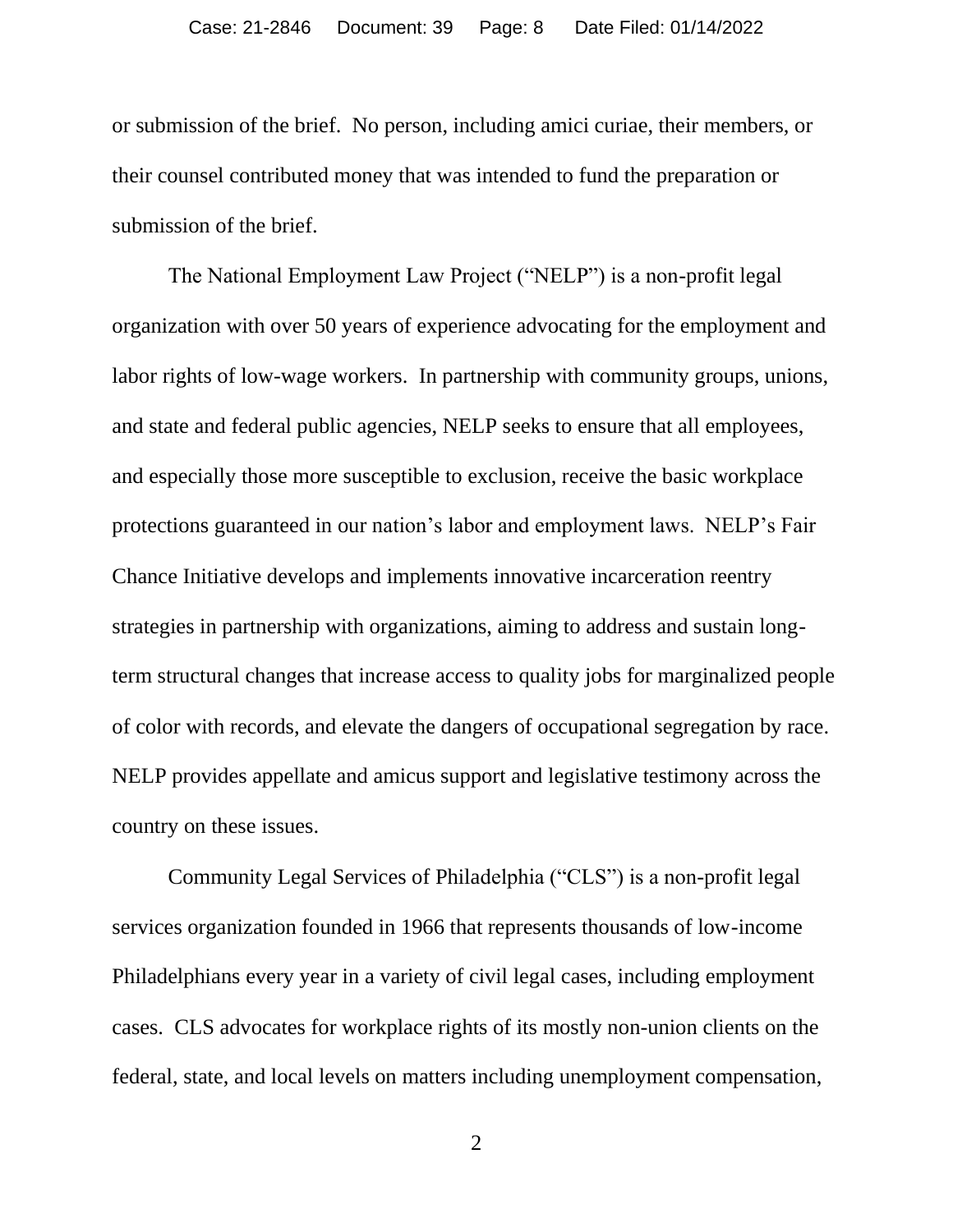wage and hour rights, anti-discrimination, and other areas that impact poverty and economic inequality. CLS has litigated directly and participated as amicus curiae in cases before the Third Circuit and in Pennsylvania state courts on behalf of workers. CLS joins this case because, through direct representation of hundreds of individual workers in wage cases over the last five decades, we see how shortchanging them contributes to poverty, inequality, and lack of economic mobility in Pennsylvania. In addition to wage and hour litigation, CLS represents and advocates for individuals facing barriers to employment due to their criminal records. Many individuals leave incarceration owing large amounts in court debt due to imposition of fines and costs without regard to ability to repay, and are particularly vulnerable to falling into deep poverty even if they are able to find housing and employment, as employment is usually at poverty-level wages before deduction of court debt. This makes it even more crucial for incarcerated workers to be compensated fairly for work performed during incarceration.

The Pennsylvania Institutional Law Project ("PILP") is a civil legal aid organization that aims to advance the constitutional and civil rights of people incarcerated, detained, and institutionalized in prisons, jails, and immigration detention centers located in Pennsylvania. PILP strives to ensure that the thousands of clients it serves every year are treated with dignity. PILP pursues humane conditions of confinement, safety from violence, and access to medical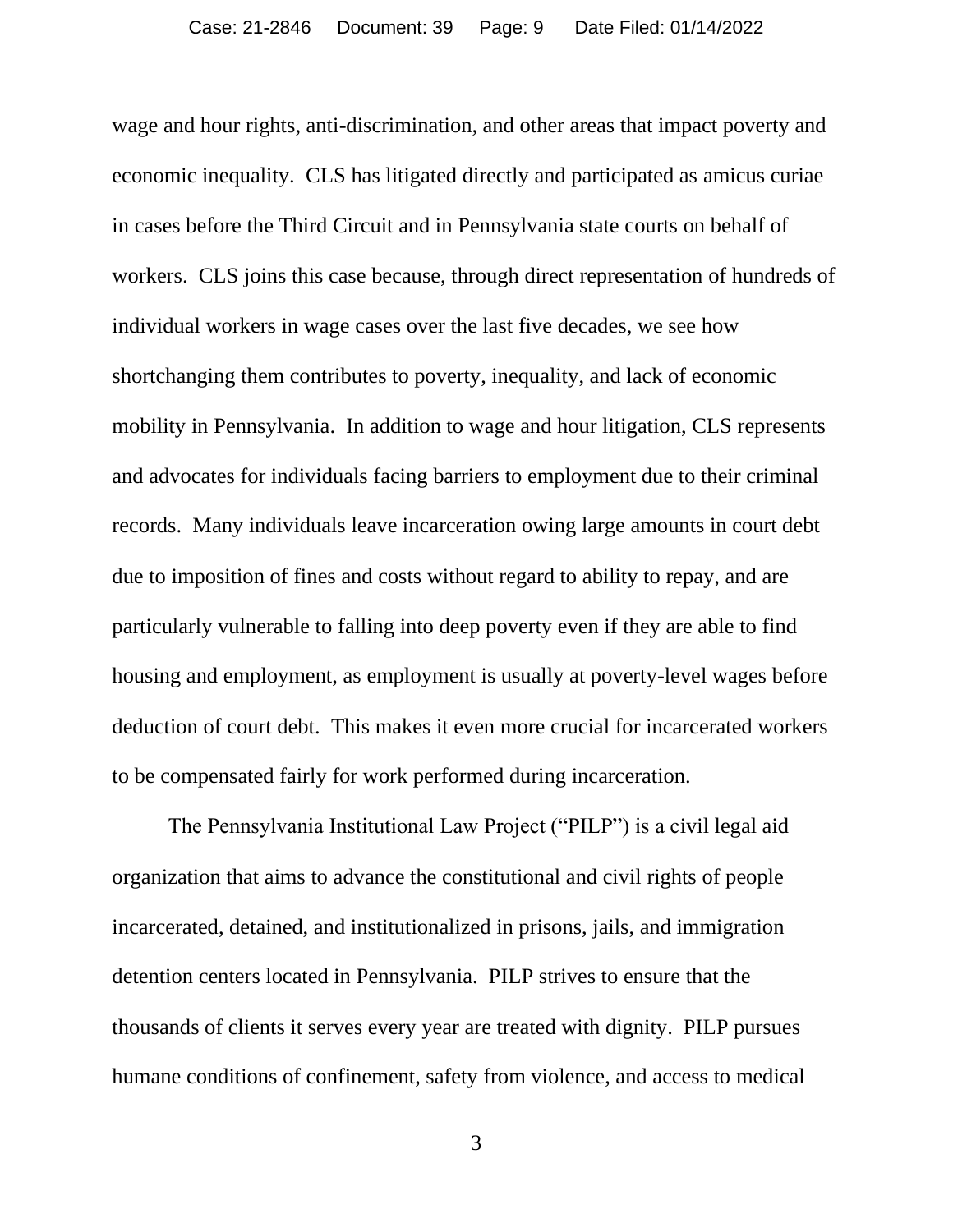and mental health care, to the courts, and to religious and disability accommodations. PILP has sought equitable treatment relating to incarcerated people's funds and income, and litigated cases impelling prisons to comply with all constitutional and statutory requirements relating to incarcerated people's finances, which are vital to their experience in prison and for successful reentry back into society after release.

Justice at Work Pennsylvania ("JAW") is a non-profit organization supporting low-wage workers as they pursue economic and social justice through the provision of legal services, education, and advocacy. For over 45 years, JAW, formerly known as Friends of Farmworkers, has provided direct legal assistance to thousands of workers in Pennsylvania and improved the living and working conditions of a much larger number through advocacy and impact litigation. Through our work, JAW has witnessed the harm to individuals, families, communities, and economies when workers are excluded from the protections of employment laws.

The National Employment Lawyers Association ("NELA") is the largest professional membership organization in the country comprised of lawyers who represent workers in labor, employment and civil rights disputes. Founded in 1985, NELA advances employee rights and serves lawyers who advocate for equality and justice in the American workplace. NELA strives to protect the rights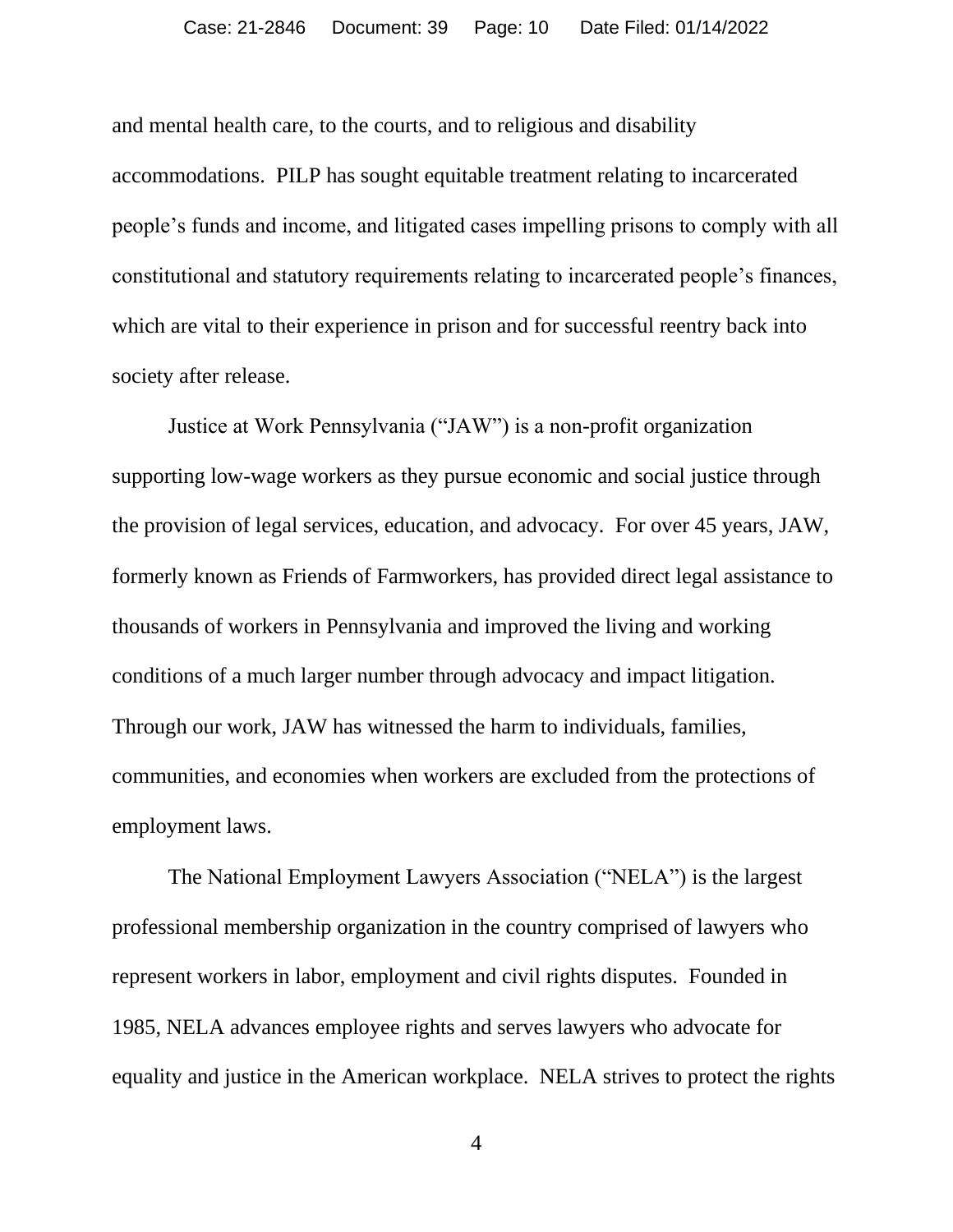of its members' clients, and regularly supports precedent-setting litigation affecting the rights of individuals in the workplace.

In this case, Plaintiffs were required to work for \$5 a day under dangerous conditions, sorting trash and other materials at a recycling center operated by LCRI, a private company, under contract with the Authority. Each Plaintiff worked five days a week, eight hours a day, under LCRI's supervision and control. Vol. 2 at 117, 120, 122, 128.<sup>1</sup> LCRI relies on incarcerated people to staff its recycling services rather than hiring workers from the community and paying at least the minimum wage. *Id*. at 128. LCRI, the Authority, and the County jointly exercised control over and/or retained the right to control workers at the center by selecting incarcerated people to work at the center, determining their work rules and assignments, determining their schedules, and supervising them while performing their duties. *Id*. at 129-30.

In this submission, amici discuss the history of prison labor and its connection to American slavery. They also discuss the unique breadth of the FLSA's coverage of employees, how courts have interpreted the FLSA's definitions, and the policy purposes behind the FLSA and why the district court's standard fails to uphold those policies. There is no specific exemption in the FLSA or state law for incarcerated workers. The FLSA's remedial goals require an

<sup>&</sup>lt;sup>1</sup> All references to Appendix Volume 2 are to the Second Amended Complaint.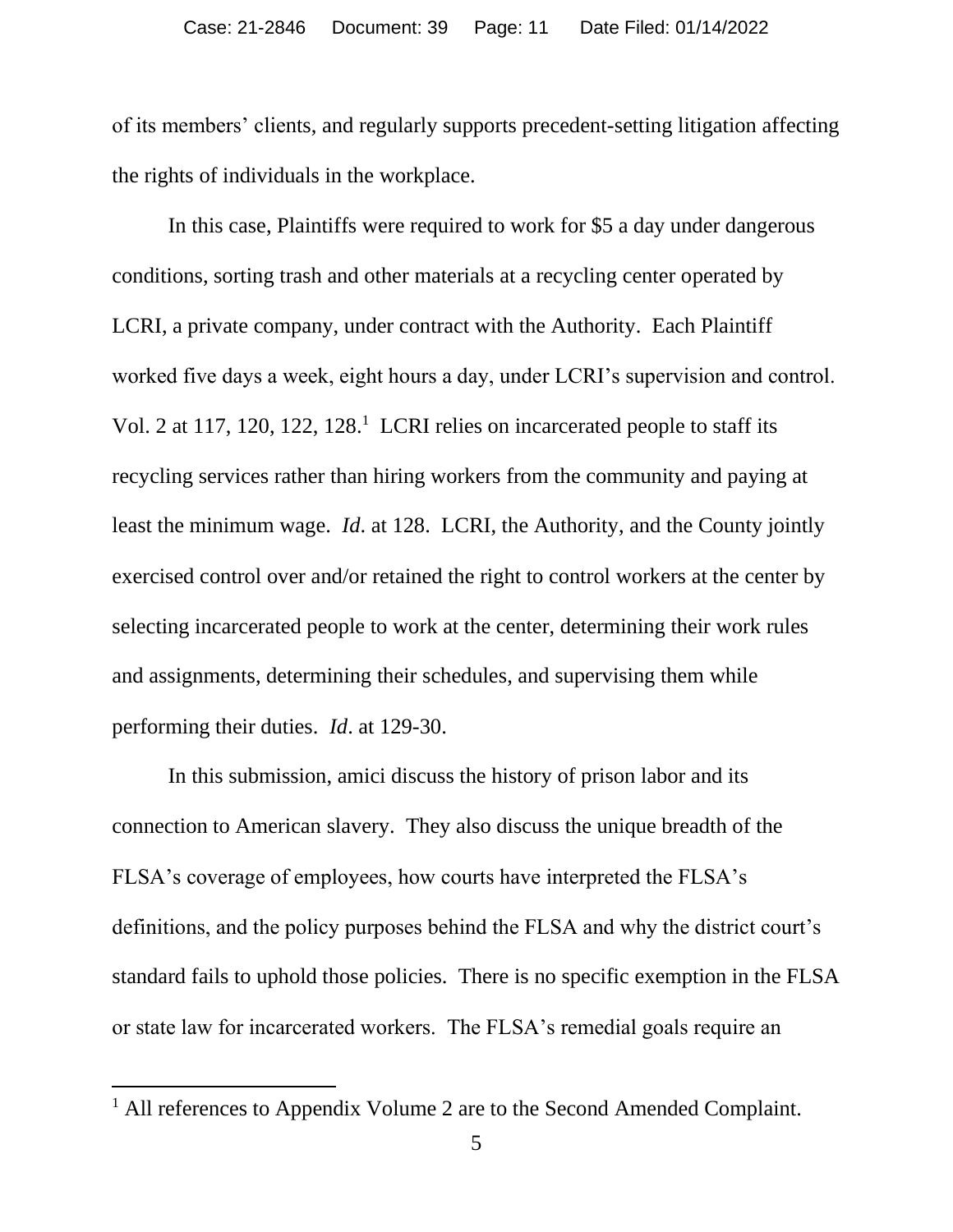expansive interpretation of the statute's coverage that considers "the circumstances of the whole activity . . . rather than any one particular factor." *Donovan v. DialAmerica Mktg., Inc.*, 757 F.2d 1376, 1382 (3d Cir. 1985). For these reasons, amici urge the Court to reverse the district court's dismissal of the FLSA claims and remand to allow the Plaintiffs to prove that Defendants were their employers subject to the requirements of federal and state worker protections.

#### **ARGUMENT**

### **I. Historical Roots of Forced Prison Labor.**

There is a growing movement to outlaw forced prison labor,<sup>2</sup> which many agree is connected to the vestiges of anti-Black slavery. The "convict lease" system, under which incarcerated people were leased as free laborers to private and

<sup>2</sup> For example, in November 2020, both Nebraska and Utah passed state constitutional amendments removing language from their constitutions disallowing involuntary servitude except as punishment for a crime. *See* Kaelan Deese, *Utah, Nebraska voters approve measures stripping slavery language from state constitutions*, The Hill, Nov. 4, 2020, https://thehill.com/homenews/statewatch/524469-utah-nebraska-voters-approve-measure-stripping-slavery-languagein. Similar efforts are underway in Nevada, New York, and California. *See* Michael Lyle, *Why the Legislature is hearing a resolution to abolish slavery*, Nevada Current, Mar. 24, 2021, https://www.nevadacurrent.com/blog/why-thelegislature-is-hearing-a-resolution-to-abolish-slavery/; George Joseph, *50 Years After Attica, Activists Are Still Fighting to End Coerced Prison Labor*, Gothamist, September 14, 2021, https://gothamist.com/news/50-years-after-attica-activistsare-still-fighting-end-coerced-prison-labor; Maria L. La Ganga, *He wants to kick Jim Crow out of the California Constitution,* L.A. Times, February 24, 2021, https://www.latimes.com/california/story/2021-02-24/ridding-the-californiaconstitution-of-americas-original-sin.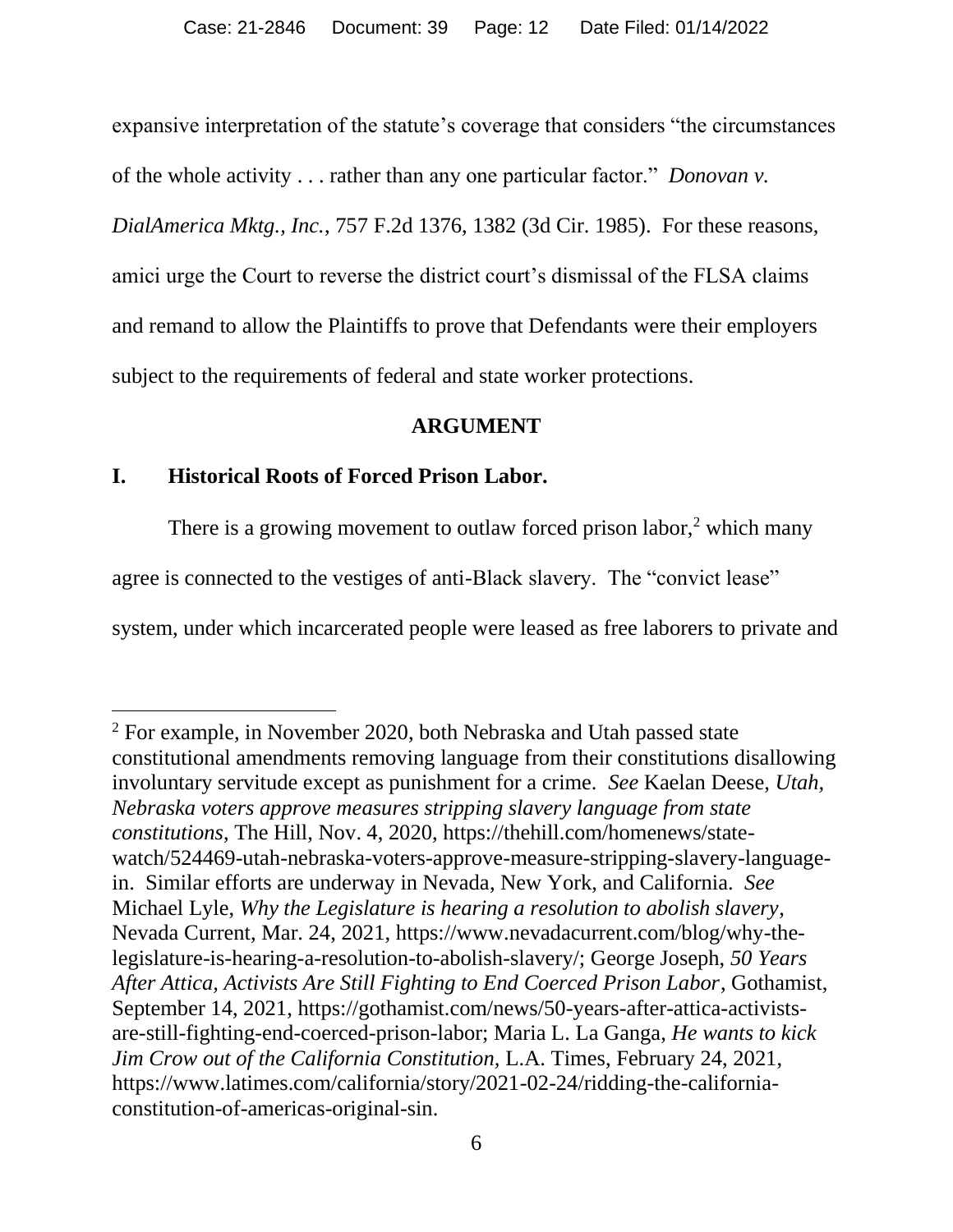public employers, grew in strength in the aftermath of Reconstruction after the

Thirteenth Amendment outlawed slavery except as "punishment for a crime."<sup>3</sup>

These labor practices greatly resembled, and at times directly duplicated, slavery.<sup>4</sup>

The labor force that resulted was overwhelmingly Black, as Black people were

targeted for trivial or minor crimes that required the payment of fines that they

could not afford or in disproportionate sentences.<sup>5</sup>

According to James Gray Pope, Distinguished Professor of Law & Sidney

Reitman Scholar at Rutgers Law School:

Convict leasing systems came to be shaped not primarily for the purpose of punishing crime but for a range of economic purposes including profit for private masters, pay for individual public officials, revenues for government, and expendable labor for fast-paced industrial development. Employers confronted a severe shortage of labor in many regions of the South, and they did not hesitate to solve the problem with forced labor. "In a region where dark skin and forced labor went hand in hand," observes David Oshinsky, "leasing would become a functional replacement for slavery, a human bridge between the Old South and the New." Convict labor played a crucial role not only in plantation agriculture, but also in the most dynamic industrializing

<sup>3</sup> *See* James Gray Pope, *Mass Incarceration, Convict Leasing, and the Thirteenth Amendment: A Revisionist Account*, 94 N.Y.U. Law Review 1465, 1467-68, 1501- 03 (Dec. 2019); *see also* Douglas A. Blackmon, *Slavery by Another Name: the Re-Enslavement of Black Americans from the Civil War to World War II* (2008); Kelly Lytle Hernandez, *City of Inmates: Conquest, Rebellion, and the Rise of Human Caging in Los Angeles, 1771-1965* (2017); Talitha L. LeFlouria, *Chained in Silence: Black Women and Convict Labor in the New South* (2015).

<sup>4</sup> *See, e.g.,* Pope, *supra* note 3, at 1478-80, 1506-09; Douglas A. Blackmon, *Slavery by Another Name: The Re-Enslavement of Black Americans from the Civil War to World War II* (2008).

<sup>5</sup> *See* Pope, *supra* note 3, at 1510-14.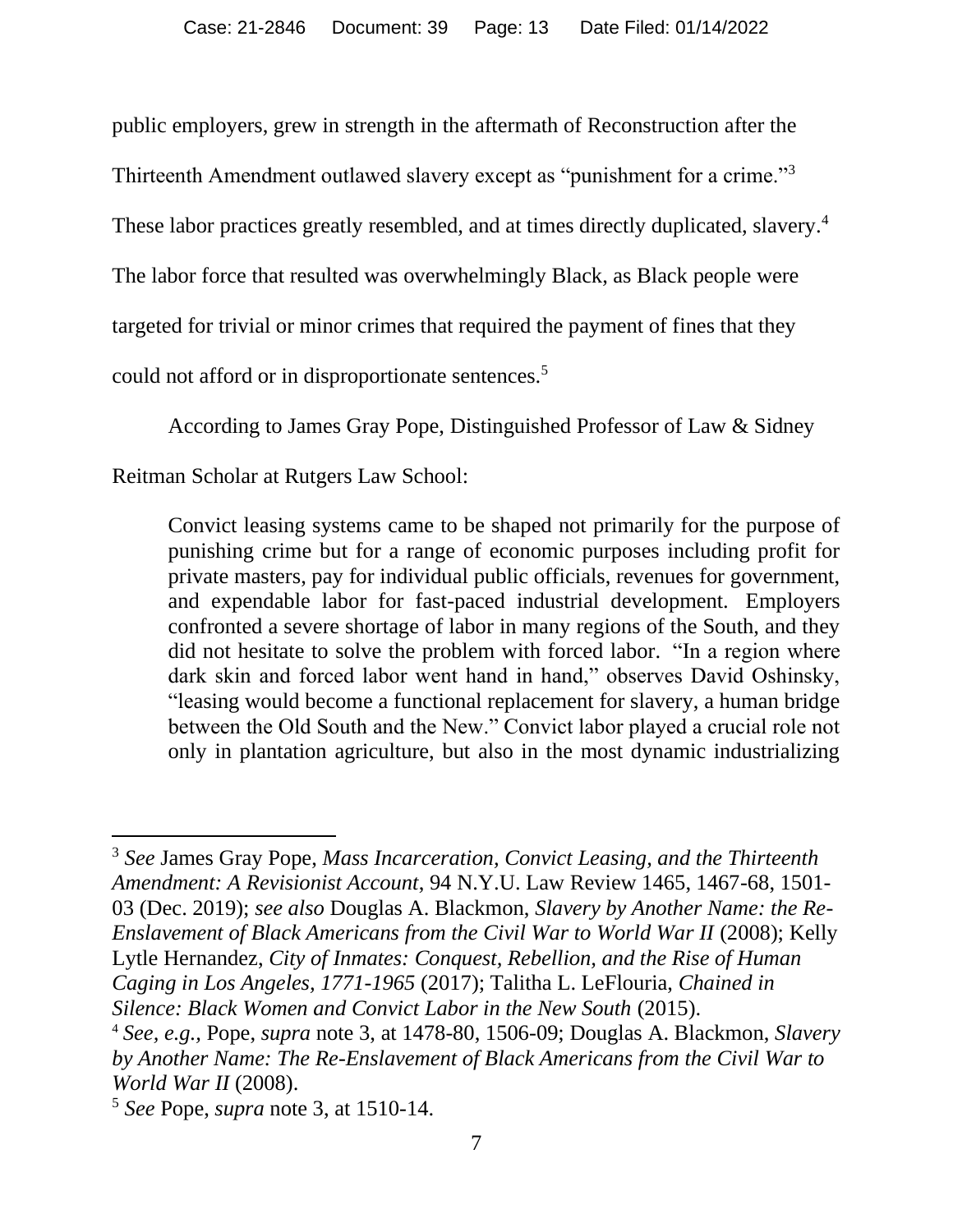sectors of the Southern economy including railroad construction and coal mining.<sup>6</sup>

Modern-day mass incarceration is subject to similar criticisms.<sup>7</sup> For a variety of reasons, ranging from over-policing and racial profiling to racist charging and sentencing decisions, the people impacted by incarceration are disproportionately Black and Latinx.<sup>8</sup> Racism in the criminal justice system is well-documented.<sup>9</sup>

<sup>6</sup> Pope, *supra* note 3, at 1506-7.

<sup>&</sup>lt;sup>7</sup> *Id.* at 1528-30 (discussing the rise in prison rates beginning in the 1960s, stemming from "a host of new statutory crimes, harsh sentences, and enforcement policies targeted at behaviors, conditions, and locations associated with poverty and racial disadvantage").

<sup>8</sup> The Sentencing Project, *The Color of Justice: Racial and Ethnic Disparity in State Prisons* (2016),

https://www.sentencingproject.org/publications/color-of-justice-racial-and-ethnicdisparity-in-state-prisons; The Nat'l Judicial College, "Most Judges Believe the Criminal Justice System Suffers from Racism," July 14, 2020, https://www.judges.org/newsand-

info/most-judges-believe-the-criminal-justice-system-suffers-from-racism/. <sup>9</sup> *See* Pope, *supra* note 3, at 1528-29; *see also* Equal Employment Opportunity Commission, *Enforcement Guidance on the Consideration of Arrest and Conviction Records in Employment Decisions Under Title VII of the Civil Rights Act*, https://www.eeoc.gov/laws/guidance/enforcement-guidance-considerationarrest-and-conviction-records-employment-decisions (citing statistics showing that "African Americans and Hispanics are arrested at a rate that is 2 to 3 times their proportion of the general population" and that "African Americans and Hispanics also are incarcerated at rates disproportionate to their numbers in the general population"); The Sentencing Project, *The Color of Justice: Racial and Ethnic Disparity in State Prisons* (2016),

https://www.sentencingproject.org/publications/color-of-justice-racial-and-ethnicdisparity-in-state-prisons (noting that, on average in state prisons, Black people are incarcerated at over five times the rate of white people; in five states, at over 10 times the rate).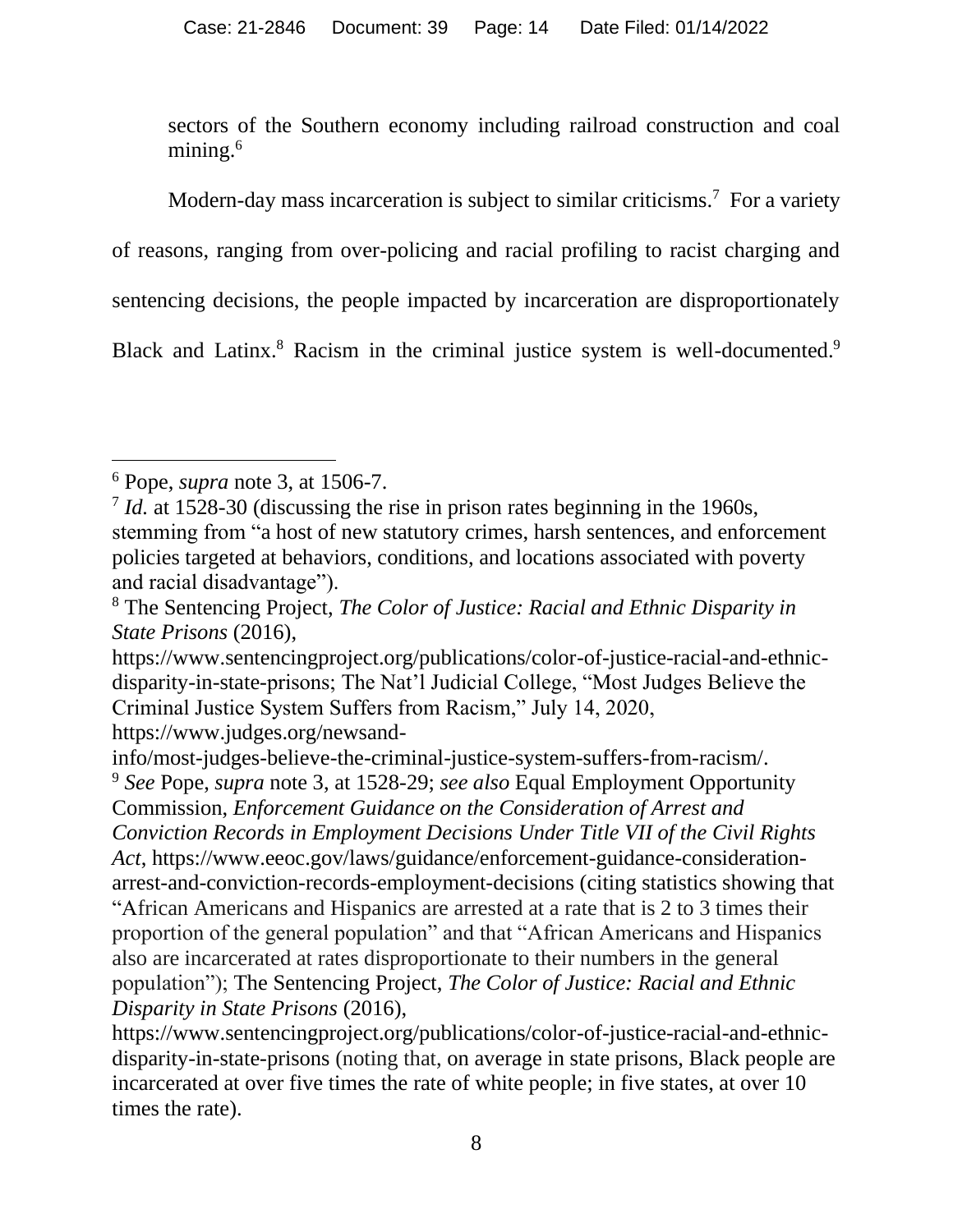These racial disparities cannot be attributed to different rates of offense.<sup>10</sup> Corporations are able to cut costs and increase profits by using low- or unpaid prison labor.<sup>11</sup> During the COVID-19 pandemic, for example, while many businesses were required to close to protect the safety of their workers, prison laborers continued to work, including making masks and hand sanitizer to protect others from the virus and fighting wildfires.<sup>12</sup>

 $10$  Studies demonstrate that, for example, while rates of drug usage are essentially equal among white and Black populations, arrests and convictions for drug offenses are much higher in the Black community. The Sentencing Project, *The Color of Justice: Racial and Ethnic Disparity in State Prisons* (2016), https://www.sentencingproject.org/publications/color-of-justice-racial-and-ethnic-

disparity-in-state-prisons. *See also* The Hamilton Project, "Chart: Rates of Drug Use and Sales, by Race; Rates of Drug Related Criminal Justice Measures, by Race" (2016),

https://www.hamiltonproject.org/charts/rates\_of\_drug\_use\_and\_sales\_by\_race\_rat es\_of\_drug\_related\_criminal\_justice

<sup>11</sup> *See* Pope, *supra* note 3, at 1530-31, 1549 & nn. 354, 462.

<sup>12</sup> *The Industry Behind Prisons Profits, Even During the Coronavirus Outbreak*, Associated Press, May 9, 2020, https://www.latimes.com/world-nation/story/2020- 05-09/coronavirus-us-prisons-pandemic-inmate-work-programs; Aaron Mak, *New York Will Use Prison Labor to Make Hand Sanitizer*, Slate, March 9, 2020, https://slate.com/news-and-politics/2020/03/new-york-prison-labor-hand-sanitizercoronavirus.html; Lauren-Brooke Eisen, Brennan Center for Justice, *COVID-19 Highlights the Need for Prison Labor Reform*, April 17, 2020,

https://www.brennancenter.org/our-work/analysis-opinion/covid-19-highlightsneed-prison-labor-reform (examining how more than a dozen states relied on incarcerated people earning less than \$1 per hour to make supplies related to fighting the spread of coronavirus); Claire Hannah Collins & Erik Himmelsbach-Weinstein, *Meet the Formerly Incarcerated Fire Crew Protecting California from Wildfires*, L.A. Times, Nov. 10, 2021,

https://www.latimes.com/california/story/2021-11-10/former-incarceratedfirefighters-create-private-fire-crew-to-battle-california-wildfires.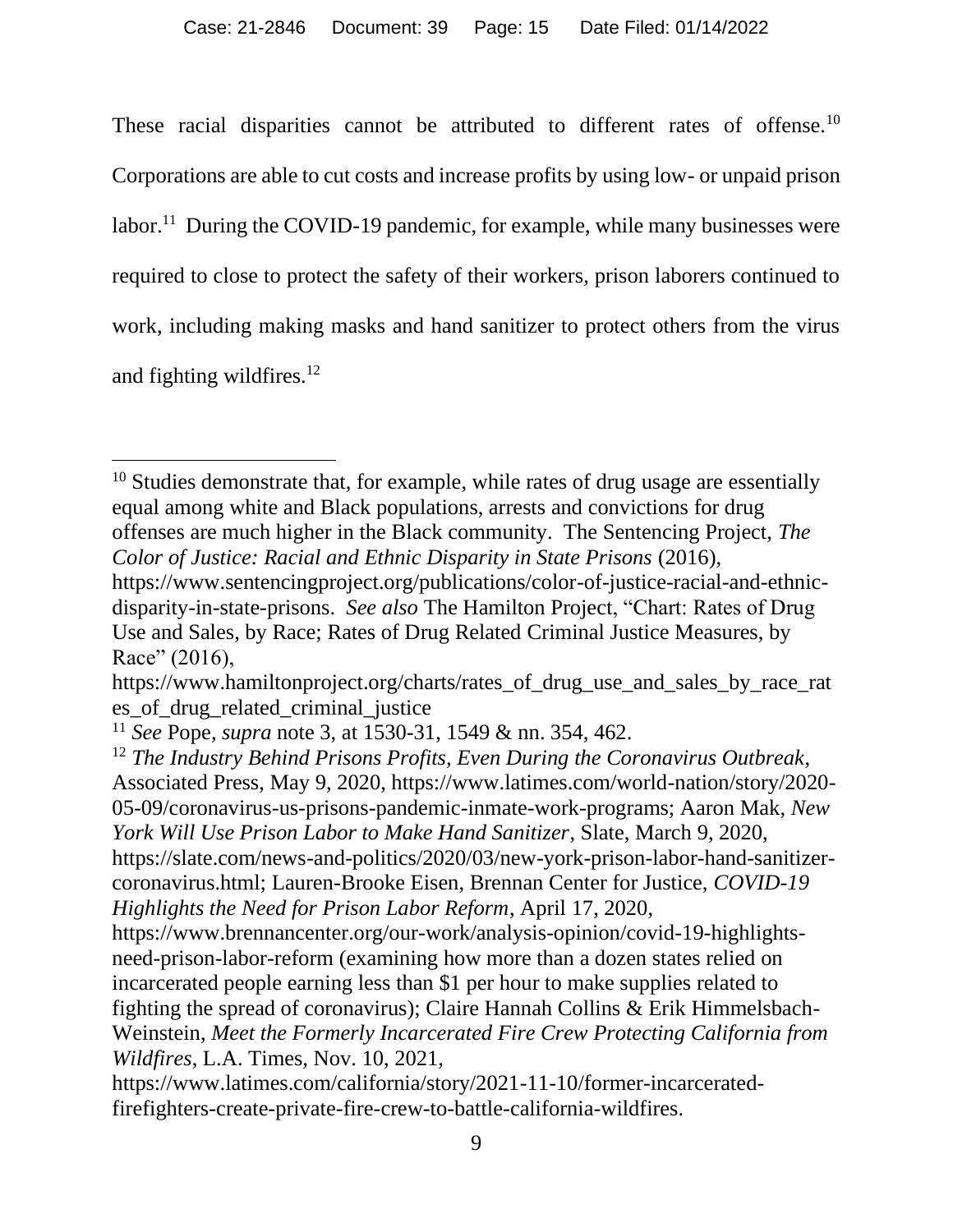#### **II. The Court Must Reverse the District Court's Dismissal of the FLSA Claims Because It Failed to Apply the Correct Legal Standards.**

As courts have long recognized, the FLSA is a "remedial" statute "written in the broadest possible terms so that the minimum wage provisions would have the widest possible impact in the national economy." *Carter v. Dutchess Cmty. Coll.*, 735 F.2d 8, 12 (2d Cir. 1984); *accord DialAmerica Mktg.*, 757 F.2d at 1382 ("Congress and the courts have both recognized that, of all the acts of social legislation, the Fair Labor Standards Act has the broadest definition of 'employee.'"). In the absence of a specific exemption in the statute, it must be read broadly, with its purposes in mind. The district court's cramped interpretation of the FLSA runs counter to the breadth of the statute and to Congressional intent to encompass incarcerated people's labor bearing indicia of "traditional freemarket employment," including the Plaintiffs' labor in this case. *Tourscher v*. *McCullough*, 184 F.3d 236, 243-44 (3d Cir. 1999).

#### **A. The FLSA Does Not Exempt Incarcerated People.**

Courts have consistently held that "prisoners are [not] *categorically* barred from ever being 'employees' within the meaning of the FLSA merely because of their prisoner status." *Henthorn v. Dep't of Navy*, 29 F.3d 682, 685 (D.C. Cir. 1994) (citing *Vansikike v. Peters*, 974 F.2d 806, 808 (7th Cir. 1992), and *Hale v. Arizona*, 993 F.2d 1356, 1393 (9th Cir. 1992)). As the district court correctly recognized, "prisoners as a class are not exempted from FLSA coverage." Vol. 1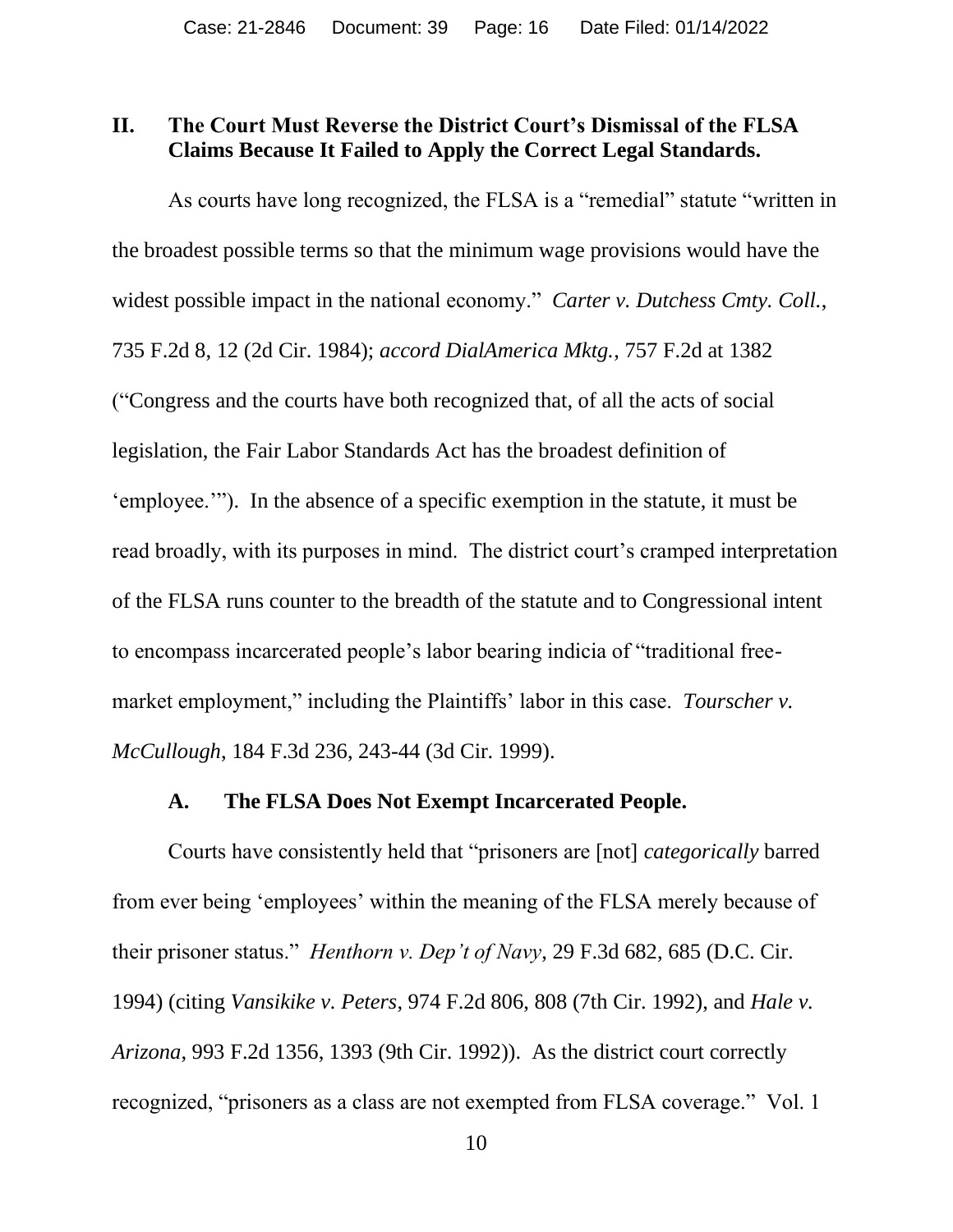at  $75<sup>13</sup>$  "Congress has set forth an extensive list of workers who are exempted expressly from FLSA coverage. The category of prisoners is not on that list. It would be an encroachment upon the legislative prerogative for a court to hold that a class of unlisted workers is excluded from the Act." *Carter*, 735 F.2d at 13.

#### **B. Coverage Determinations Under the FLSA Are Fact-Intensive and Require Consideration of All Relevant Factors.**

FLSA coverage is a highly factual inquiry that requires consideration of "the circumstances of the whole activity . . . rather than any one particular factor." *DialAmerica Mktg.*, 757 F.2d at 1382 (citing *Rutherford Food Corp. v. McComb*, 331 U.S. 722, 730 (1947)).

The district court's bright-line rule, which would exempt most incarcerated people from the FLSA's coverage, fails to undertake the particularized inquiry into the facts of each case that the FLSA requires. *See Carter*, 735 F.2d at 13 (noting that caselaw in the prisoner context reflects a detailed analysis of each case's facts rather than the imposition of bright-line exclusions). "A full inquiry into the economic reality is necessary." *Id*. Here, the district court did not consider any of the economic reality factors that courts typically apply. It only considered the two prongs of the "two-pronged test" that it adopted from a D.C. Circuit case bearing no indicia of traditional free-market employment, especially important when the

<sup>&</sup>lt;sup>13</sup> All references to Appendix Volume 1 are to the district court's Memorandum Opinion, filed on August 6, 2021.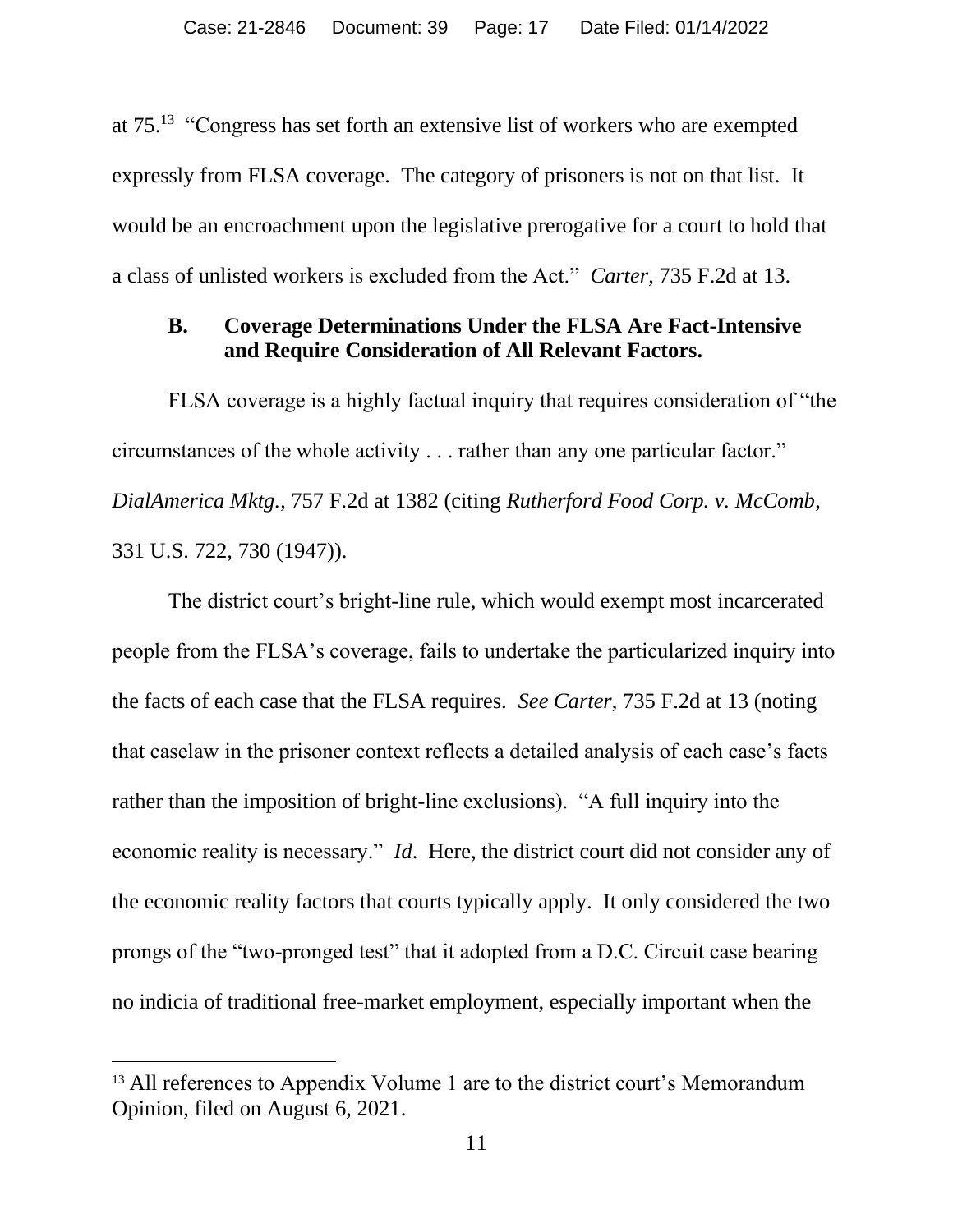employer is a private entity, as here. *See Henthorn*, 29 F.3d at 685 (federal incarcerated person who performed janitorial, maintenance, and other chores on the grounds of the U.S. Naval Air Station was not an employee under the FLSA).

#### **C. This Court Has Distinguished Prison Support Work from Labor Bearing Indicia of Traditional Free-Market Employment.**

In *Tourscher v. McCullough*, this Court held that incarcerated people "producing goods and services used by the prison"—*i.e*., prison support work—are not employees of the prison under the FLSA. 184 F.3d at 242 (citing cases). Citing the Second Circuit's decision in *Danneskjold v. Hausrath*, 82 F.3d 1119 (2d Cir. 1996), the Court reasoned that such work occurs "out[side] of the national economy," and thus "most such labor does not compete with private employers[.]" *Tourscher*, 184 F.3d at 243 (quoting *Danneskjold*, 82 F.3d at 42-43) (internal quotation marks omitted).

However, the Court recognized a distinction between prison support work inside the prison, such as cooking, staffing the library, and performing janitorial services, from other situations bearing indicia of "traditional free-market employment contemplated by the FLSA." *Id*. at 243-44 (quoting *Villarreal v. Woodham*, 113 F.3d 202, 207 (11th Cir. 1997)). For example, in *Watson v. Graves*, which the Court cited in *Tourscher*, the Fifth Circuit held as a matter of law that incarcerated individuals were employees of an outside construction company to which the sheriff and the warden of the parish jail had assigned them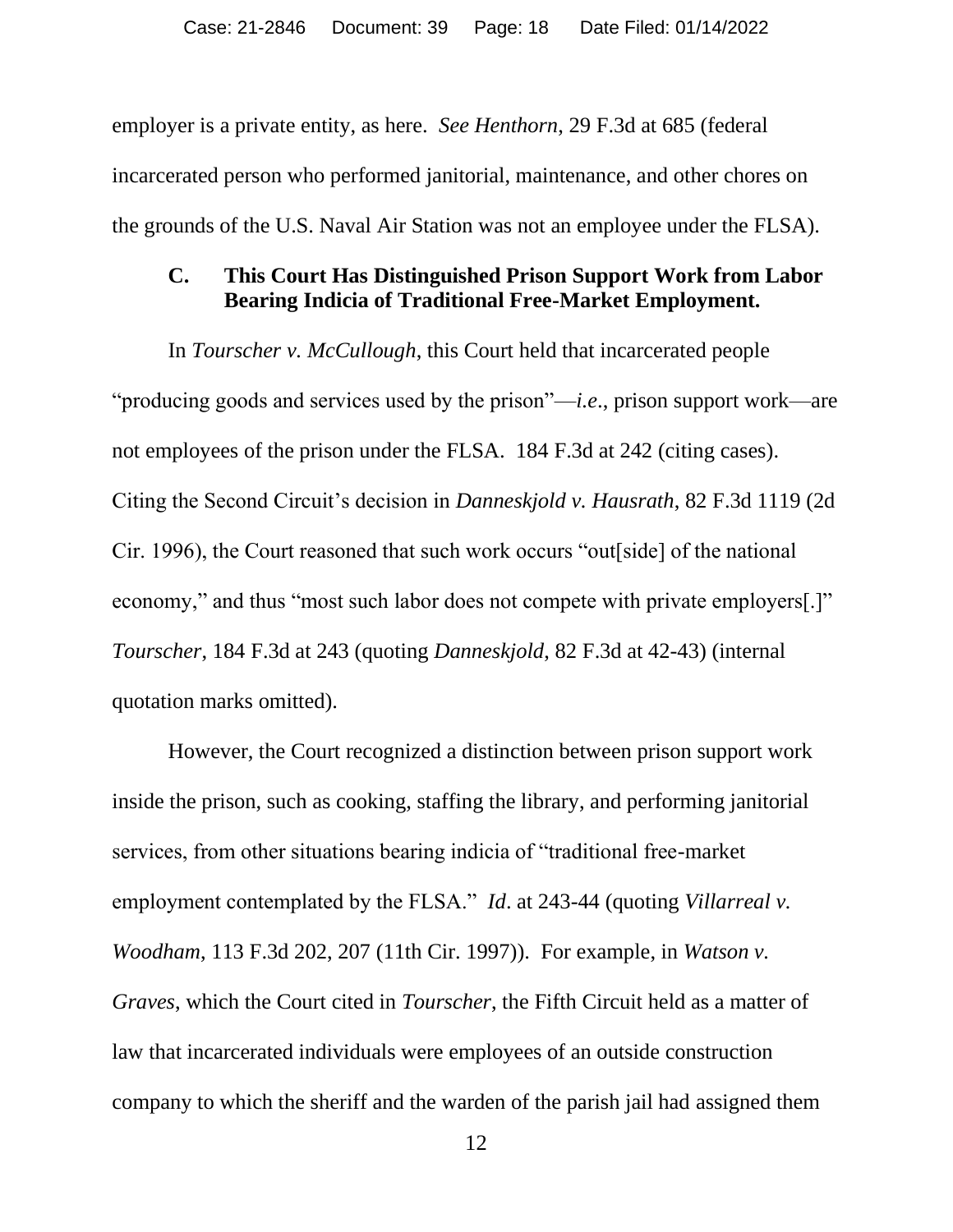to work under a work release program in which they were paid \$20 a day. 909 F.2d 1549, 1551 (5th Cir. 1990).

In applying the economic reality test to the plaintiffs' relationship with the construction company, the Fifth Circuit considered "the purposes behind the Act," including the FLSA's goal of "eliminat[ing] unfair competition among employers competing for business in the market and among workers looking for jobs." *Id*. at 1554 (citing *Carter*, 735 F.2d at 14). The prison's arrangement with the construction company undermined this goal by providing the company with "a 'captive' pool of workers" to whom the company paid "token wages" that were "well below the legal minimum, and . . . even further below the 'going rate' for workers with the Inmates' skills and abilities." *Id*. at 1555. Moreover, "[u]nlike [its] competitors," the construction company "incurred no expense for overtime, unemployment insurance, social security, worker's compensation insurance, or other employee benefit plans because [it] had no 'employees.'" *Id*. The company "had no need to hire any non-inmate employees because [its] labor needs were in cheap and easy supply[.]" *Id*. "Such a situation is fraught with the very problems that the FLSA was drafted to prevent—grossly unfair competition among employers and employees alike." *Id*.

The facts of the present case are comparable to those in *Watson*. Here, the Plaintiffs were assigned to work outside of the prison at a recycling center run by a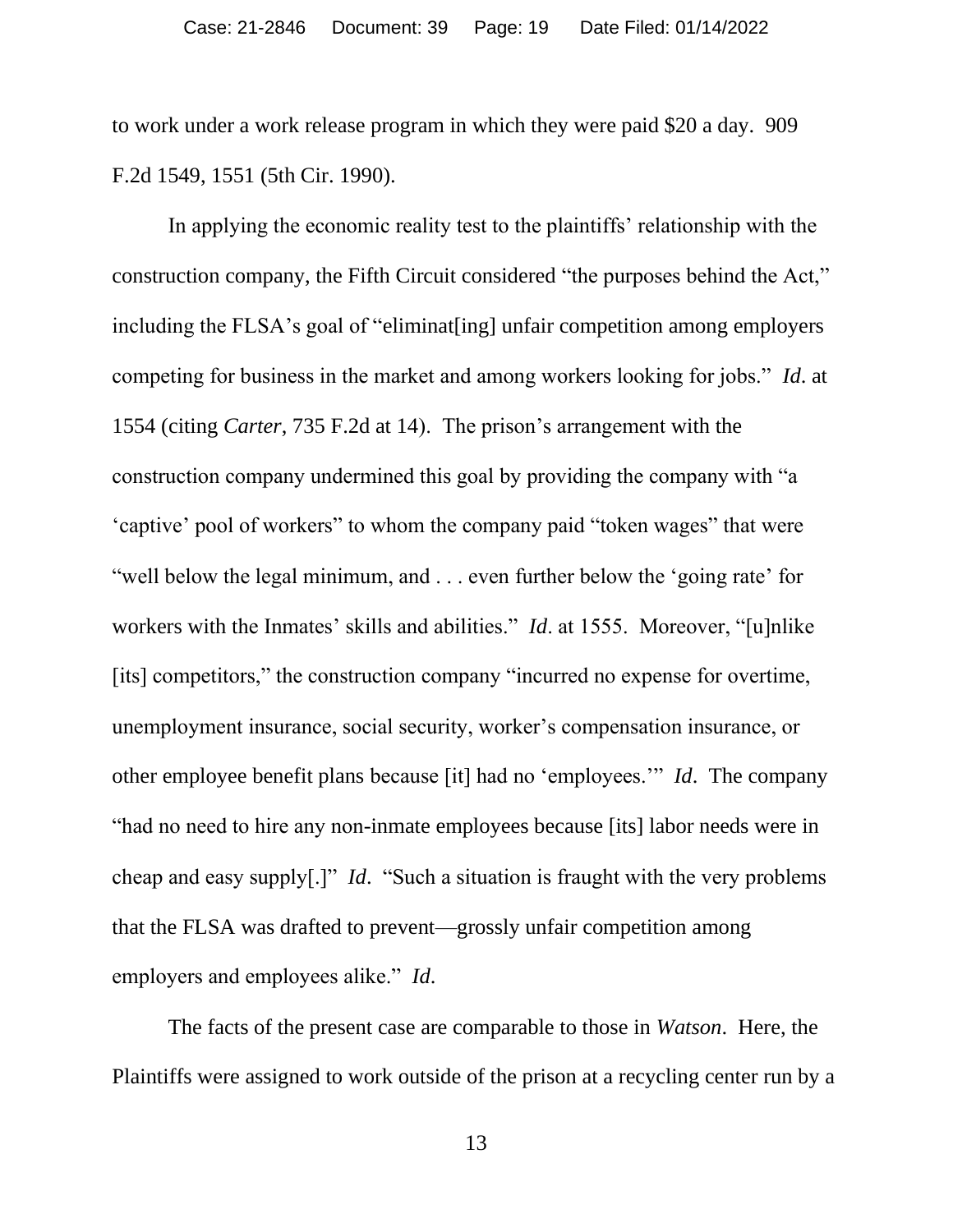private entity, LRCI, for just \$5 a day. Vol. 2 at 113. LRCI operates largely employee-free by relying on incarcerated people's labor. *Id*. These workers perform LRCI's core service—working on conveyor belts separating recyclable materials from garbage, under dangerous and unsanitary working conditions. *Id*. As in *Watson*, it is likely that LRCI's competitors "could not compete with [LCRI's] prices because they had to pay *at least* minimum wage" as well as unemployment, social security, and other "overhead costs" that LCRI avoided by using nearly free, prison labor. *Watson*, 909 F.2d at 1555.

### **D. The District Court's Construction of the Applicable Test Is Unduly Narrow and Divorced from the FLSA's Purposes.**

Notwithstanding the district court's recognition that the FLSA does not exclude incarcerated people, it effectively created a *de facto* exclusion by tethering coverage to an arbitrary "prerequisite" that is divorced from the FLSA and its purposes. Thus, in order to assert an FLSA claim, an incarcerated person must allege that: (1) he has "freely contracted" to sell his own labor rather than being compelled to do so, and (2) his pay "was set and paid by a non-prison source." Vol. 1 at 77 (quoting *Henthorn*, 29 F.3d at 686-87) (internal quotation marks omitted).

The Court should reject the district court's rule. First, the rule fails to acknowledge the economic reality that few incarcerated people are in a position to freely contract their services. Thus, it effectively creates an exclusion for most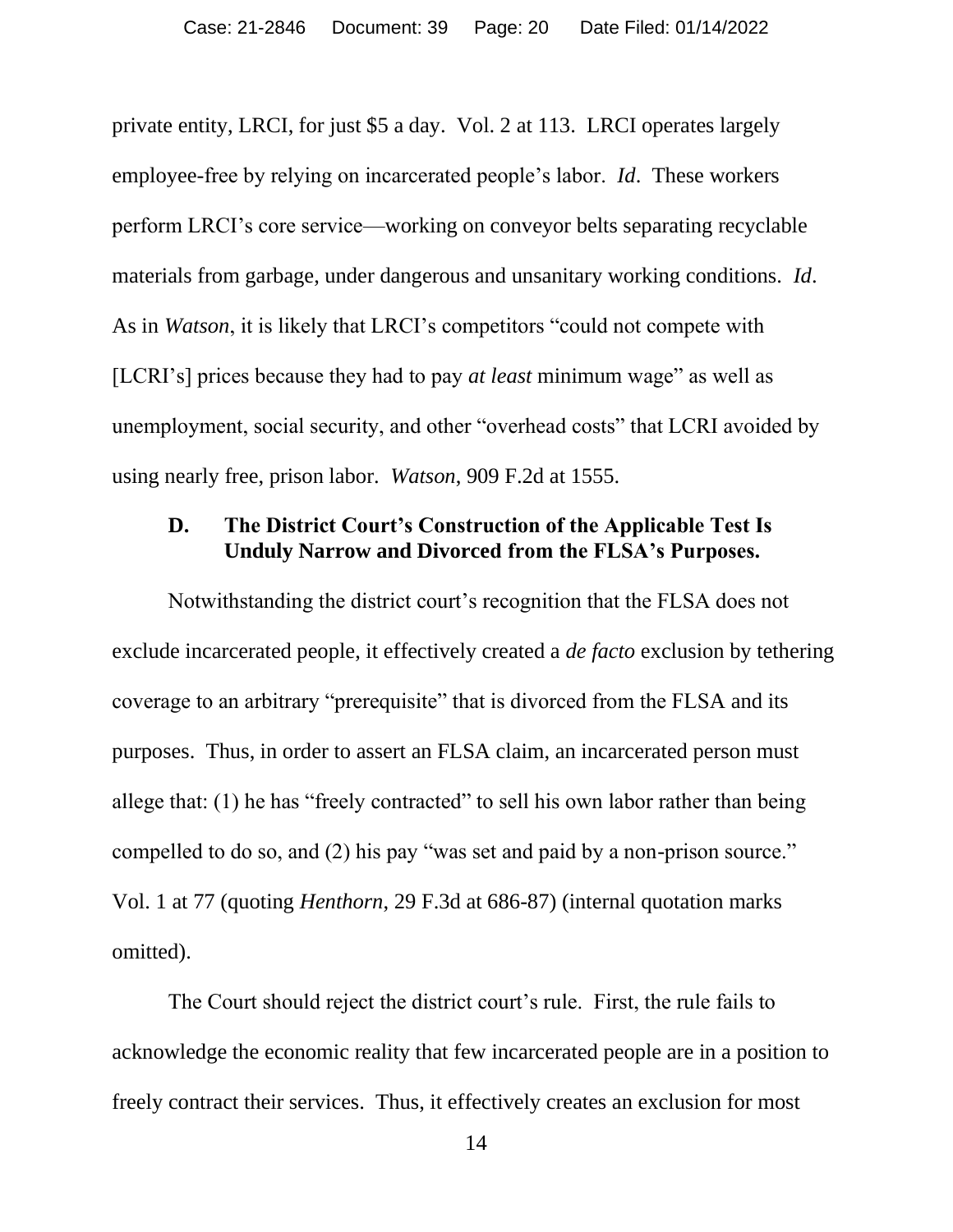incarcerated people that Congress did not authorize when it designated the categories of workers who are exempted from FLSA coverage. *See Carter*, 735 F.2d at 13.

Second, the rule ignores a key rationale underlying the distinction between prison support work and situations bearing indicia of traditional free-market employment—eliminating unfair competition between private employers paying substandard wages and those paying at least the minimum wage. The achievement of this goal would be thwarted if a private employer were permitted to use free or subminimum wage prison labor simply because it did not set the rate of pay or because an incarcerated person, lacking other means of earning income, "freely contracted" to sell his own labor at less than the minimum wage rate.

Finally, the rule fails to consider the value of the minimum wage in protecting workers and their families from dire poverty and, under the facts of this case, enabling the Plaintiffs and civil debtors like them to repay their child support debts. The Plaintiffs' paltry earnings—just \$5 a day despite working under dangerous conditions from 7 in the morning to 3 in the afternoon—are "well below the legal minimum, and . . . even further below the 'going rate' for workers" in the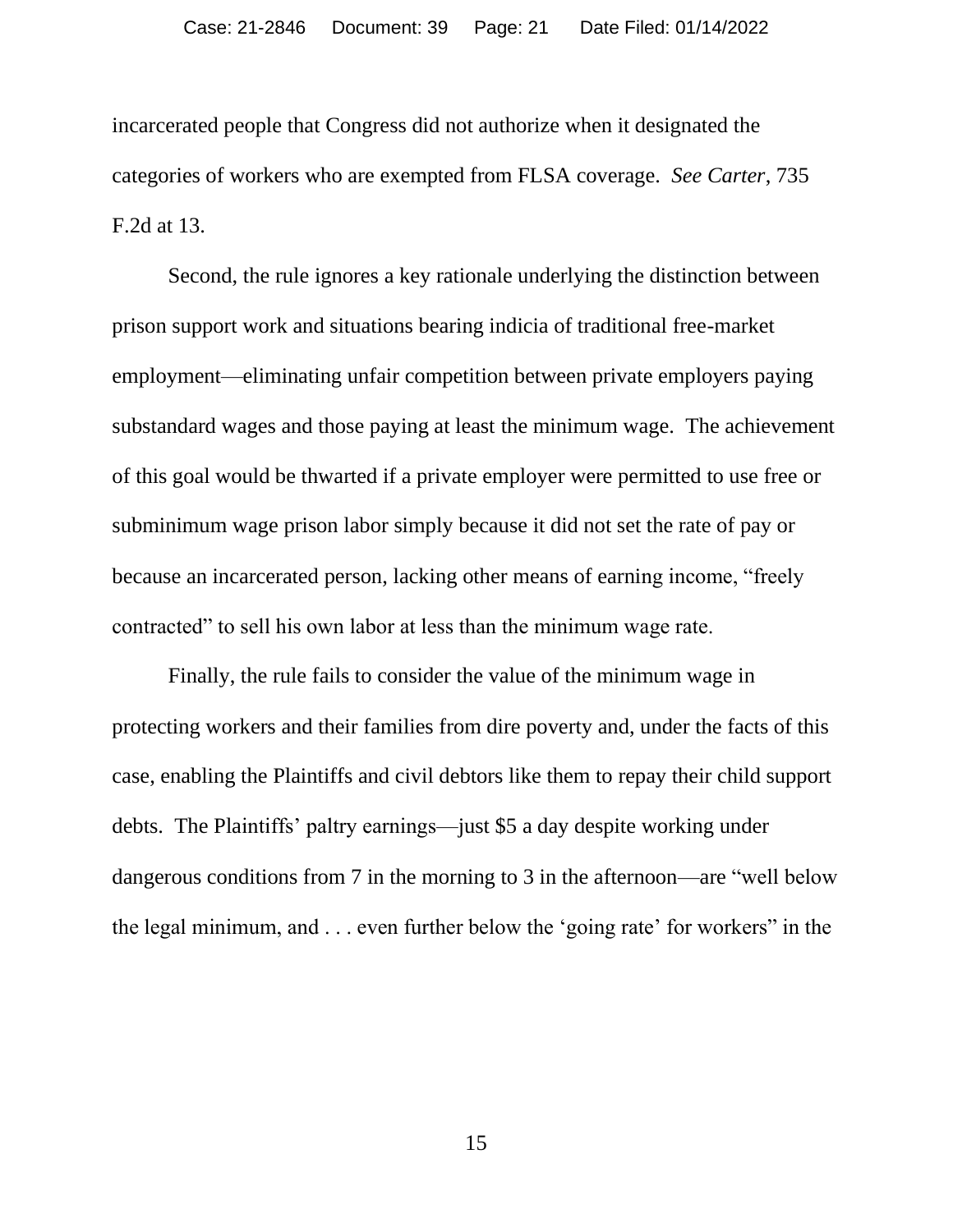industry who, according to the U.S. Bureau of Labor Statistics, are paid a median wage of \$18.80 per hour.<sup>14</sup> *Watson*, 909 F.2d at 1555.

### **E. Whether Defendants Employed Plaintiffs Is a Factual Question that Should Not Be Decided on a Rule 12(b)(6) Motion.**

Plaintiffs have sufficiently alleged facts that, if proved, would render them employees of Defendants under the FLSA. Specifically, they alleged that the County jointly employed them with the Authority, LCRI, and LCRI's owners by selecting Plaintiffs to work at LCRI and reserving the right to remove them from their positions; that Defendants together decided the days and hours during which Plaintiffs worked; that Defendants jointly supervised Plaintiffs' work; and that Defendants jointly had the power to determine Plaintiffs' pay. Vol. 2 at 129-30; *Watson*, 909 F.2d at 1554-56 (finding that incarcerated people were employees for purposes of the FLSA under "a realistic analysis of the four prongs of the economic realities test" and "in light of the policies behind the Act"); *Carter*, 735 F.2d at 15 (applying economic reality test and finding a genuine dispute of material fact as to employer's liability where it had a say in worker's pay, developed eligibility criteria, was not required to take incarcerated people it did not want, and

<sup>&</sup>lt;sup>14</sup> Occupational Employment and Wages, May 2020, Refuse and Recyclable Material Collectors, https://www.bls.gov/oes/current/oes537081.htm.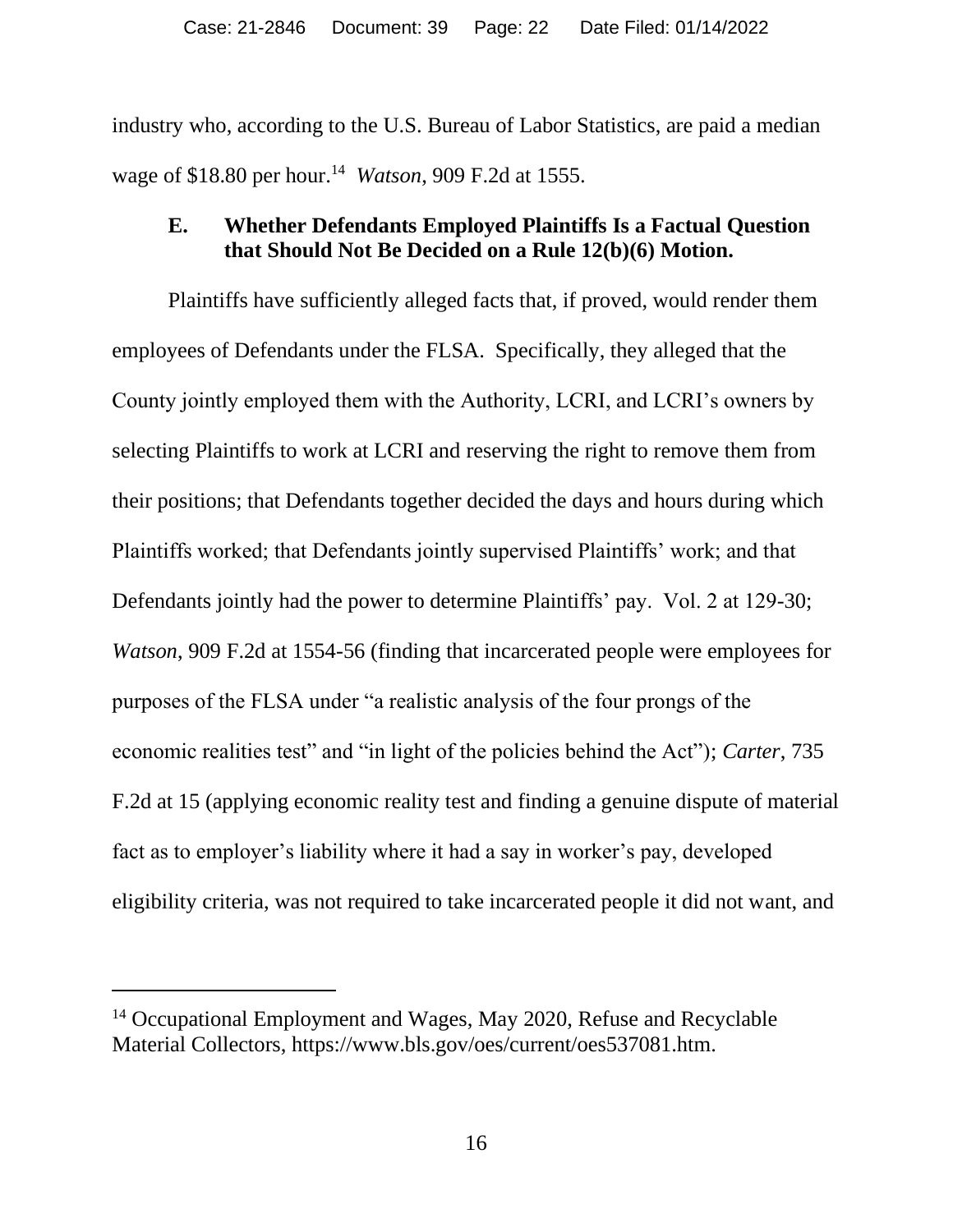determined how long an incarcerated person would work). Accordingly, the Court should reverse the District Court's dismissal of the claims and allow the Plaintiffs to proceed to discovery.

#### **CONCLUSION**

For the foregoing reasons, the district court's dismissal of the FLSA claims should be reversed. The two-prong test that the district court adopted is inconsistent with the FLSA's broad coverage and goals of eliminating unfair competition among employers by setting a wage floor and protecting workers and their families by ensuring a basic standard of living. The Court should instead adopt a standard that considers all of the relevant facts and circumstances in light of the FLSA's policy goals.

Dated: January 13, 2022 Respectfully submitted,

/s/ Catherine Ruckelshaus, NY Bar 890639

Catherine Ruckelshaus, General Counsel National Employment Law Project, Inc. 90 Broad Street, Suite 1100 New York, NY 10004 cruckelshaus@nelp.org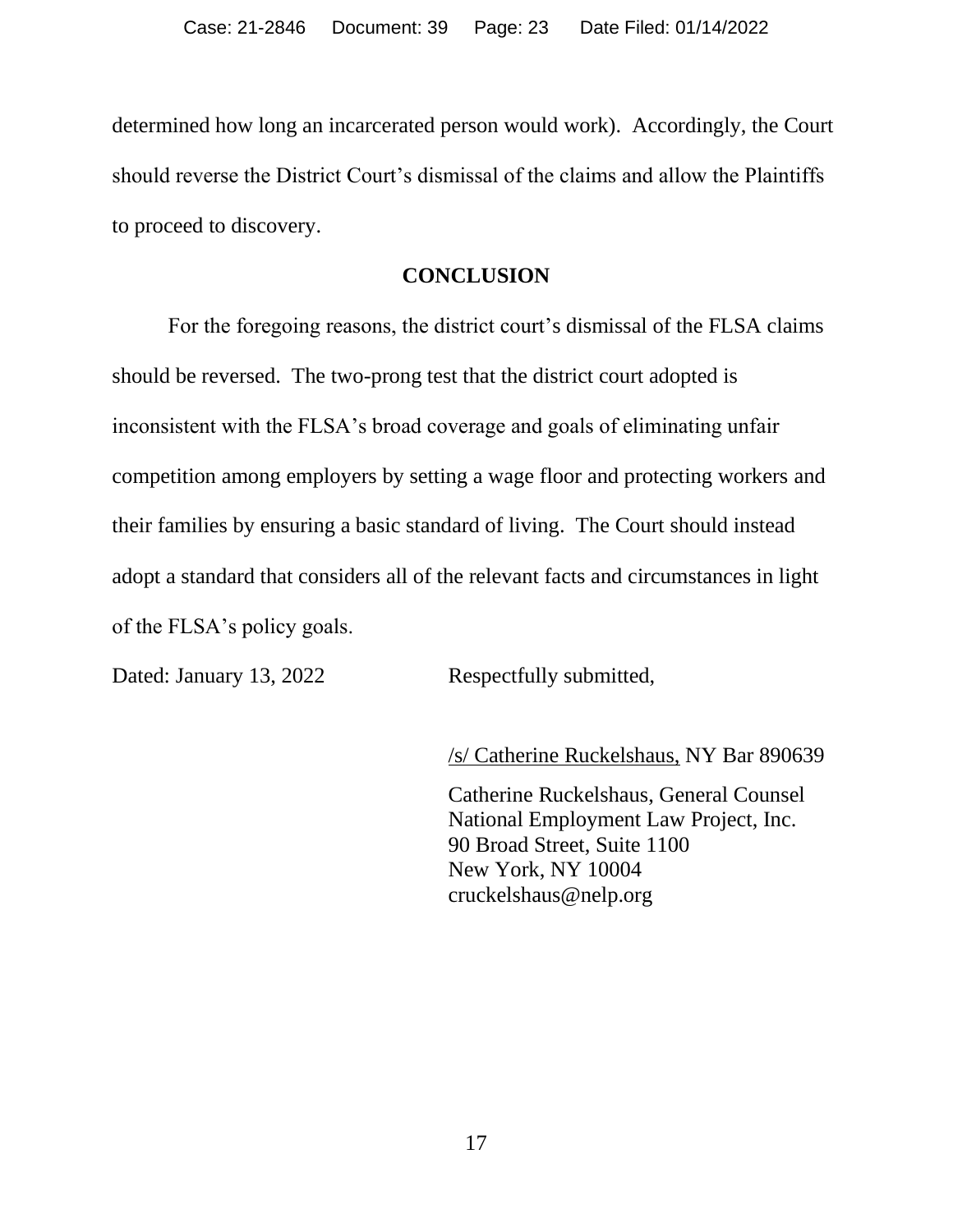### **CERTIFICATION OF BAR MEMBERSHIP**

I, Catherine Ruckelshaus, certify pursuant to Local Rule 46.1 that I am a member in good standing of the bar of the United States Court of Appeals for the Third Circuit Court of Appeal.

Dated: January 13, 2022 s/ Catherine Ruckelshaus Catherine Ruckelshaus, Esq.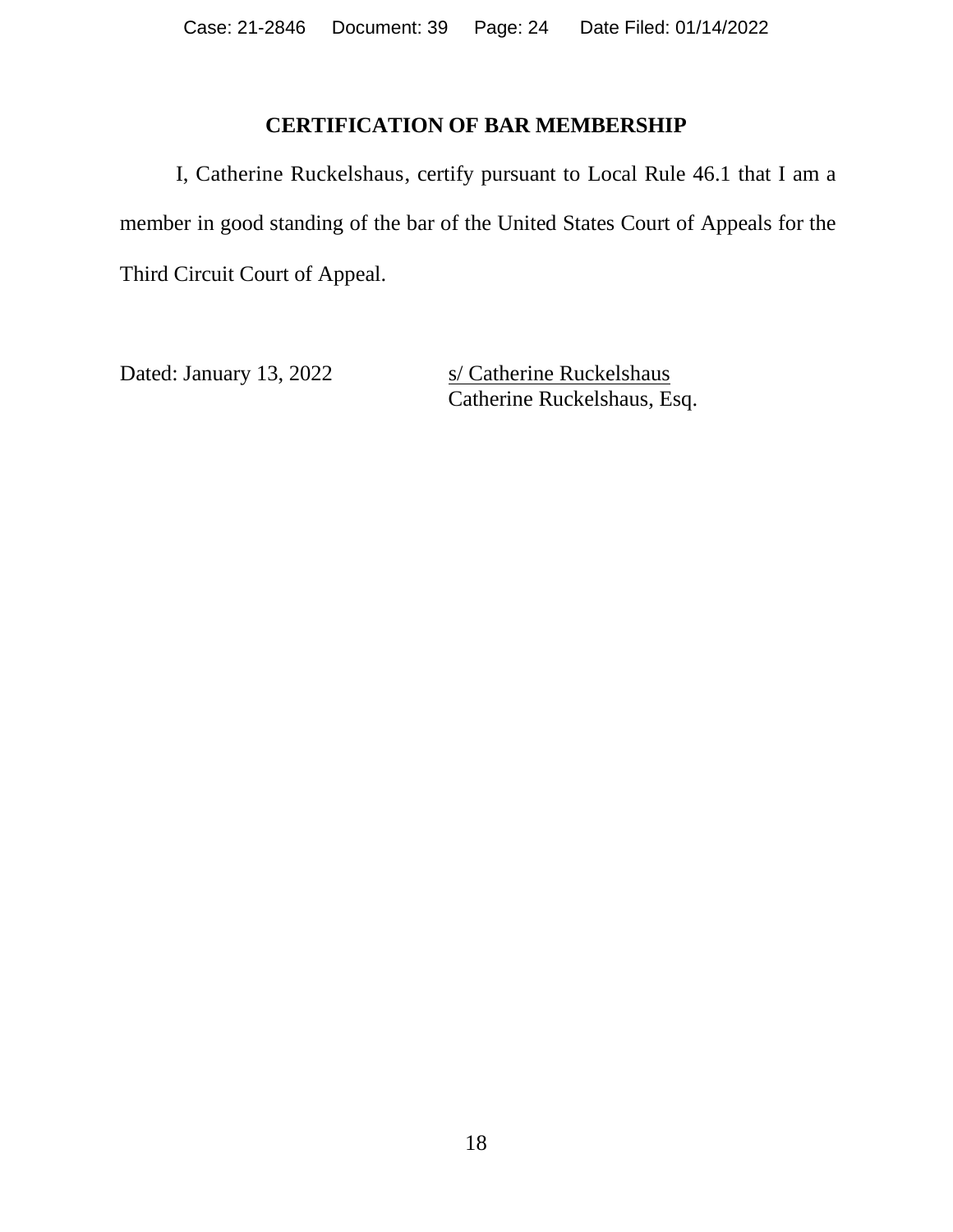#### **CERTIFICATE OF COMPLIANCE**

I, Catherine Ruckelshaus, hereby certify as follows:

(1) the foregoing brief complies with the typeface requirements of Fed. R. App. P. 32(a)(5) because the brief has been prepared in proportionally spaced typeface using Microsoft Word 14-point Times New Roman font;

(2) the brief complies with the type volume limitations of Fed. R. App. P.  $32(a)(7)(B)$  because it contains 3,912 words, excluding those parts of the brief excluded by Fed. R. App. P.  $32(a)(7)(B)(iii)$ , as calculated using the word count function on Microsoft Word software;

(3) the text of the electronic and hard copies of the brief is identical; and

(4) the electronic copy of the brief was scanned for electronic viruses on January 13, 2022 before transmission to this Court using Windows Defender, and no viruses were detected.

Dated: January 13, 2022 /s/ Catherine Ruckelshaus Catherine Ruckelshaus, Esq.